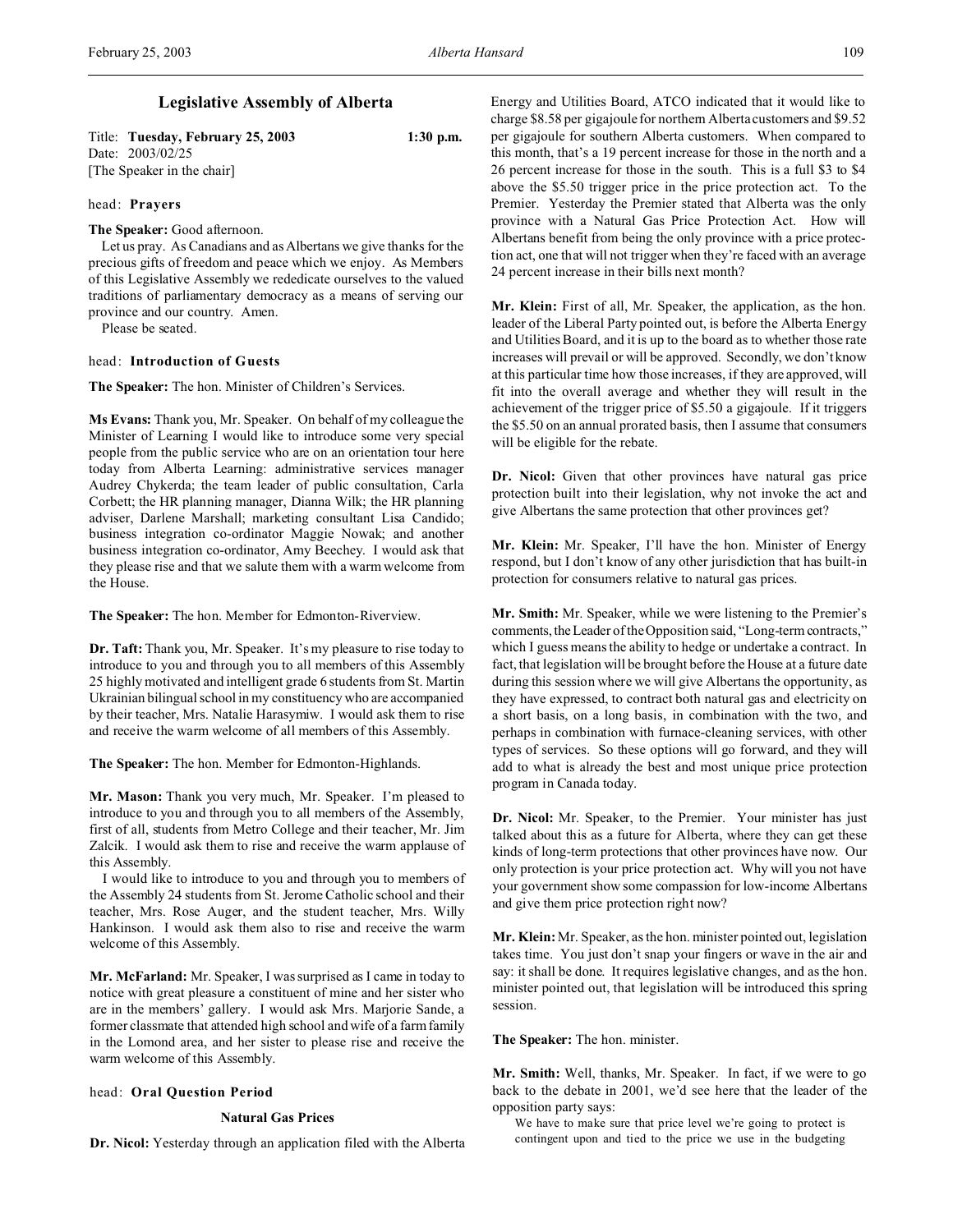process for revenue generation and revenue estimation within the province.

That's exactly what we're going to do.

In fact, the critic from the opposition also stood up during that debate and said: "This could wind up costing us billions of dollars. What criteria will determine who gets a rebate? . . . Albertans are going [to have] to pay for this." We have to be very, very careful here, and we are. There is a very good program in place. It's unique in Canada, and it will protect Albertans at a point when it triggers into effect.

**The Speaker:** Second Official Opposition main question. The hon. Leader of the Official Opposition.

**Dr. Nicol:** Thank you. Mr. Speaker, there's a difference between being cautious and careful and being protective.

### **Utility Costs**

**Dr. Nicol:** Most of us in Alberta are able to make budget changes in order to pay the high cost of utilities caused by deregulation. However, Albertans with low incomes are being forced to choose between heat and food. To the Premier: how is this government going to ensure that citizens don't have to make the choice between heat and food next month?

**Mr. Klein:** Mr. Speaker, that's a very insensitive and irresponsible statement to make. First of all, the legislation we have relative to the natural gas rebate program is unique in Canada. No other jurisdiction has that kind of legislation in place. Secondly, the hon. minister will be introducing legislation as it pertains to how gas companies purchase their gas and budget for that gas relative to the consumers.

## *1:40*

Mr. Speaker, the cost of food, the cost of electricity, the cost of natural gas: it's an ever increasing thing, and the hon. member knows that. What we try to do through various government programs is to shield low-income Albertans from rising costs, whether those are rising costs in food, rent, gas, electricity, clothing, or any other commodity. That's what we refer to as social safety nets: to help those in society who truly need help.

**Dr. Nicol:** The safety net doesn't work if you don't trigger it, Mr. Speaker.

To the Minister of Seniors. Some seniors living in subsidized housing are telling us they now have to pay separate bills for utilities that were once included in their rent. Is there any program in place that the minister can use to help them when they now are being faced with increased utility bills in their subsidized housing?

# **The Speaker:** The hon. minister.

**Mr. Woloshyn:** Thank you, Mr. Speaker. The key words in the comments were "subsidized housing." Some of the rents do include utilities; some of them do not. Along with the subsidized housing program, we do have the seniors' benefits program, and although that program does not go directly to utilities, people who are currently receiving cash from the Alberta seniors' benefits program can apply for special needs to help them with onetime expenses of a specific nature. In doing so, that also alleviates some of the problems, and hopefully they can meet their ongoing obligations with a bit of ease. We currently monitor the situation and keep track to ensure that we don't have anybody falling through the cracks, and I would stress to all members here and to people listening that if you

know of seniors who are suffering undue hardship, please let the department know or contact my office.

**Dr. Nicol:** My next question, Mr. Speaker, is to the minister of human resources. Many SFI and AISH recipients, when threatened with utility disconnection notices, must use all available resources before accessing onetime emergency assistance through your department. Does "all available resources" include any kind of a cut into their food budget or their rent, or what other aspects do they have to deal with before they can trigger the support through that utility program in your ministry?

**Mr. Dunford:** Well, Mr. Speaker, we're entering our second year of providing assistance to Albertans when disconnect notices are received. As a matter of fact, the amount of Albertans' money that we used last year in order to do this was \$1.6 million. We have no forecast at the present time as to what might be involved this year, but an Albertan that receives a disconnect notice on, really, either a natural gas or electricity utility can come forward, can seek assistance through our department. We, of course, have screening mechanisms, and we have entitlements that must be met, and we'll continue to be as flexible as we can to help as many Albertans as we can.

**The Speaker:** Third Official Opposition main question. The hon. Member for Edmonton-Mill Woods.

# **Foster Care**

**Dr. Massey:** Thank you, Mr. Speaker. A statement of claim has been filed with the courts that alleges that a mother was sexually abused while in foster care and that in January of 2001 her daughter, also in care, suffered burns, broken bones, and lacked proper medical treatment. My questions are to the Minister of Children's Services. Given that the minister is in a conflict of interest protecting the reputation of the department while also needing to legally represent children who may have suffered while in the care of that department, will the minister follow the advice of successive Children's Advocates and establish an external review panel to investigate and compensate proven victims?

**Ms Evans:** You know, Mr. Speaker, on the basis of allegations – allegations – in a statement of claim that has been filed in the court but not yet delivered to me or to any of the other officials that have been identified in the statement of claim, the hon. member has chosen today to give us a release that really, effectively, damns the system, and I find that offensive. I find it offensive on behalf of those families that are involved.

In their release they state that we haven't paid attention to the previous Children's Advocate relative to an external review committee. Almost immediately we acted not with an external review committee but with changes to the CWIS so that immediately if a child is hurt by anybody in any place in any circumstance and they are in care, it is flagged on the CWIS and is immediately directed to the Children's Advocate so that the Children's Advocate has immediate access to absolutely every situation that could result in a thorough investigation of the claim that the child has been hurt in any way. We have made a technological improvement that is extremely positive and is working well.

Mr. Speaker, I think that, further, the hon. member is aware that we've had a John Doe case representing 429 alleged cases that's still not back from the courts with any decision on that. When it is, it may cause us to review it again, but presently this system is working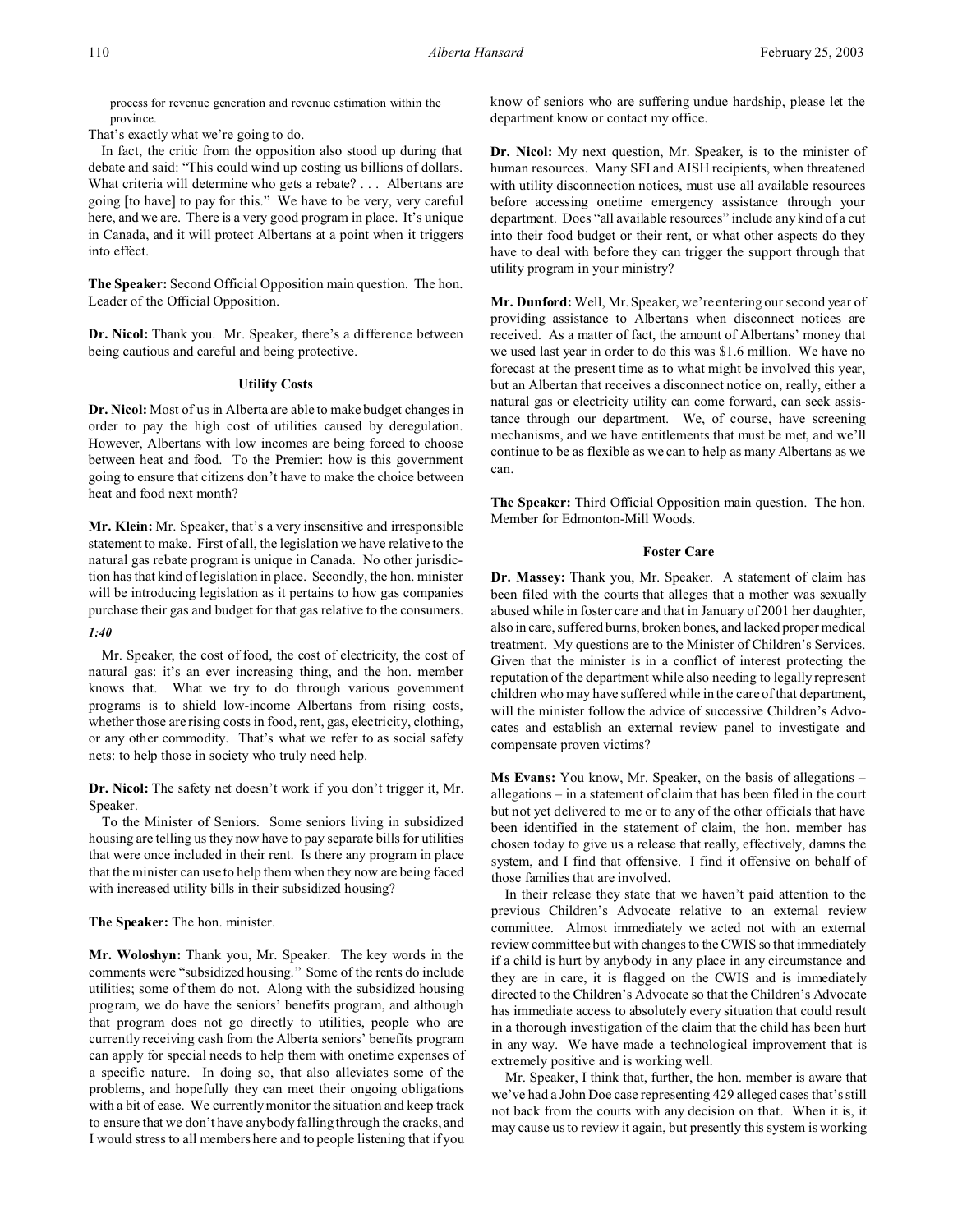**The Speaker:** The hon. member.

**Dr. Massey:** Thank you. To the same minister, Mr. Speaker: given that the minister is willing to place details of children up for adoption on the Internet, has she opened the files of those 400 children in the Calgary lawsuit?

**Ms Evans:** Mr. Speaker, I will not divulge all of the preparation by the government in terms of the cases, but there was a very thorough review done. It was presented in the courts, and we are waiting for the results of that court case.

I think the bottom line, Mr. Speaker, is that I have to believe that the hon. member opposite would like the same thing that the government would, and that is children safe and well protected and due diligence on their behalf. We have initiated this past year, this fiscal year, a complete review of the foster care system. We've had phase 1 of that review done. The things they're asking for in their release are a day late and a dollar short.

**The Speaker:** The hon. member.

**Dr. Massey:** Thank you, Mr. Speaker. Again to the same minister: does the department follow the national guidelines for foster care in Canada, which includes providing legal representation for children in care?

**Ms Evans:** Mr. Speaker, in the statement filed I noticed some very severe allegations relative to whether or not we act in the best interest of government or in the best interest of the child. The mission of this department is to act in the best interest of the child. In almost every case this government exceeds all of the Canadian standards relative to child protection, child care, and representation for children who are injured.

**The Speaker:** The hon. leader of the third party.

### **Education Funding**

**Dr. Pannu:** Thank you, Mr. Speaker. Growing class sizes, crumbling schools, school board deficits: these are the real-life consequences of the government's education policies. The government's mindless refusal to fund the arbitration settlements, cuts in plant operation and maintenance grants, and the imposition of a cap on grade 10 credits are creating this crisis. More and more school boards are speaking out about the disastrous consequences of the government's shortsighted policies. My questions are to the Premier. How can the government claim that there is no financial crisis in our schools when yet another school board, Red Deer public in this case, is sounding the alarm about deep cuts in programs and staffing?

**Mr. Klein:** Mr. Speaker, I have the opportunity to travel the province and do that on a number of occasions quite frequently, and nowhere have I seen the kind of situation described by the hon. leader of the third party. We don't see crumbling schools. We don't see kids going without. What we do see are good stories, wonderful stories about what is happening in our education system.

You know, if this hon. member would get out from under the

dome, if he would examine what is really happening in the education system, he would see that the eighth annual biology competition was written by 5,300 eligible contestants at 408 schools across Canada in April 2002. Three Alberta schools rated in the top 10 schools in the country. These schools were Old Scona academic school in Edmonton, which took first place, Western Canada high school in Calgary in fourth place, and Ross Sheppard high school in ninth place out of 408 schools across the country. Alberta's Travis Murdoch . . .

*1:50*

**The Speaker:** Perhaps, hon. Premier, we can get to chapter 2 a little later.

The hon. leader.

**Dr. Pannu:** Thank you, Mr. Speaker. If everything is as hunky-dory as the Premier claims, why are Elk Island, Red Deer, St. Albert Catholic, Edmonton public, and a growing number of parents, many of them in my own constituency, finding it necessary to speak out about the crisis in their schools, thereby risking punishment from the Premier's government? Is the Premier seriously suggesting . . .

**The Speaker:** Hon. leader, you can't have four questions in one preamble.

**Mr. Klein:** To carry on, he named eight schools, and I'll name one school, and that's Alberta's Travis Murdoch of Salisbury composite high school in Sherwood Park. He placed among the top 10 students in this competition, and he tied for seventh place, Mr. Speaker. So, obviously, there's a school that's doing a wonderful job.

We can talk about the almost 6,000 students from across Canada who participated in the seventh Canadian Open Mathematics Challenge in November 2002, and the top contestants in a region are named provincial champions. The gold medal honours for Alberta went to Peter Zhang of Sir Winston Churchill secondary school in Calgary. Obviously, that school is doing a very good job.

**The Speaker:** The hon. leader.

**Dr. Pannu:** Thank you, Mr. Speaker. How much more do class sizes have to grow, how many teachers have to be laid off before the government takes meaningful action to address the growing financial crisis in our schools?

**Mr. Klein:** Mr. Speaker, we obviously have taken action. We are obviously continuing to take action because, for instance, success in mathematics is nothing new to Alberta students. Alberta students consistently achieve at the top levels around the world, and that was demonstrated at the 2002 International Mathematics Competition in Glasgow, where a gold medal was awarded to Alexander Fink of Queen Elizabeth high school in Calgary and a bronze medal went to Robert Barrington Leigh of Old Scona academic high school in Edmonton. These two Alberta members were on the six-member Canadian team. In other words, one-third of the Canadian team came from Alberta. It couldn't be all that bad.

**The Speaker:** The hon. Member for Wetaskiwin-Camrose, followed by the hon. Member for Edmonton-Gold Bar.

# **Alberta Supernet**

**Mr. Johnson:** Thank you, Mr. Speaker. The Alberta government's high-speed network project, Supernet, is scheduled to be completed soon. However, it was recently brought to my attention that there is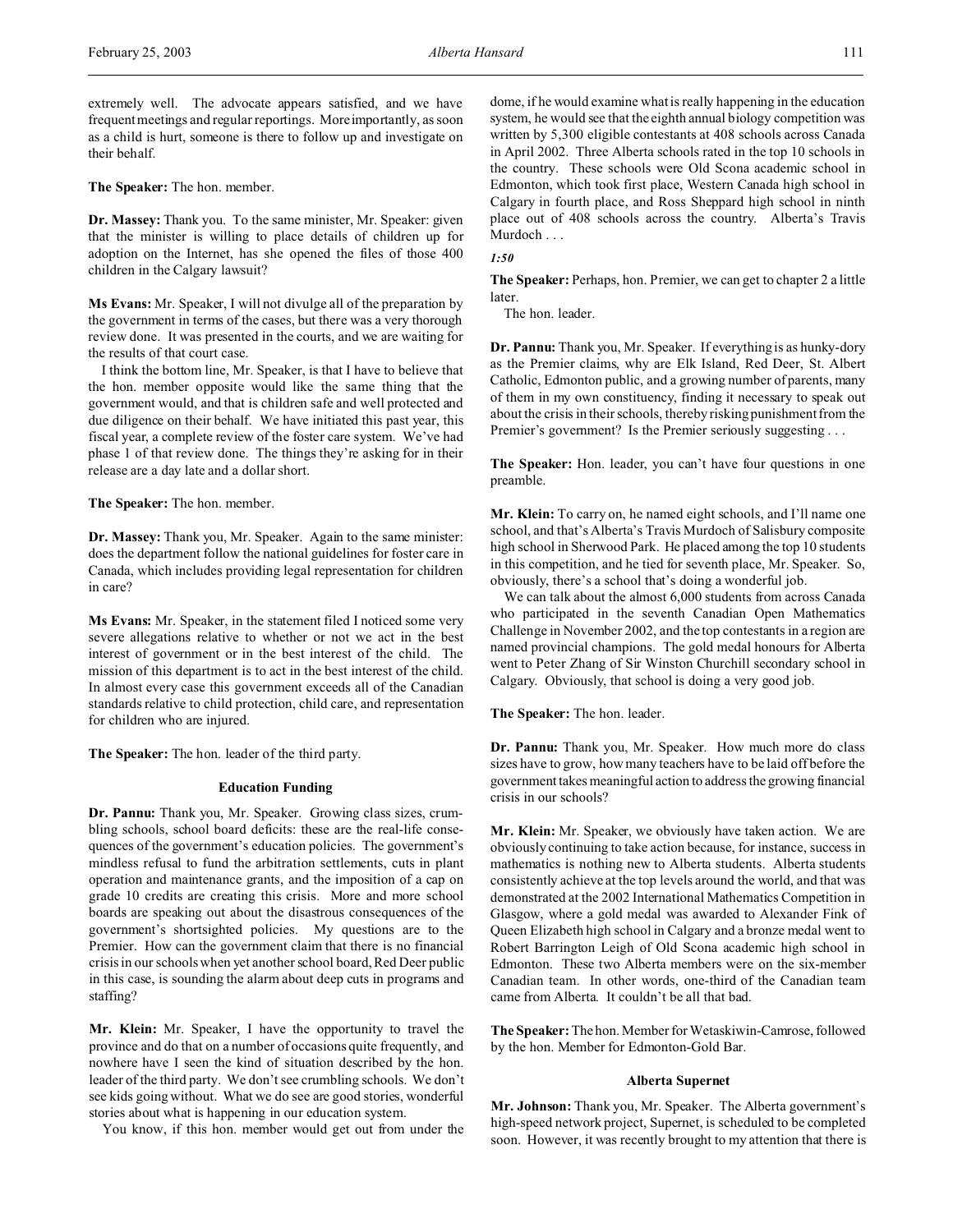**Mr. Doerksen:** Well, Mr. Speaker, imagine if you were a student in Rocky Mountain House that wants to take a class in Red Deer and have a live discussion over a distance of 85 kilometres. That's happening right now because of the Supernet connection.

But the hon. member is correct. There are some time lines in place that we have built into the contract to build Supernet. Our business plan calls for some performance targets to be met, and we are currently not meeting those targets precisely, and the 2003 year is going to be a pivotal year in order to complete this construction on time.

**Mr. Johnson:** To the same minister: what assurances can the minister give my constituents that the project will be completed on time and on budget?

**Mr. Doerksen:** Well, Mr. Speaker, we do have a contract in place, and our primary contractor, Bell West, is under contractual obligations to complete the build of the network by the end of the year 2004. We intend to hold Bell West to that contract and are working with them diligently to ensure that this year, 2003, we proceed quickly on the build schedule, connect our libraries, connect our hospitals, our schools so that we can deliver services to Albertans over the network.

**Mr. Johnson:** My final question to the same minister: what effect, if any, is the lawsuit between Bell West and Axia NetMedia having on the Supernet project?

**Mr. Doerksen:** Mr. Speaker, there is a commercial dispute between Bell West and Axia currently before the courts, and you know that I can't comment on that dispute. But what I will say is that my responsibility is to the people of Alberta to make sure that the network gets built and, secondly, more importantly, once it's built – because it will be built – to make sure that services are delivered over that network, because that is where the real value of Supernet is going to take place.

**The Speaker:** The hon. Member for Edmonton-Gold Bar, followed by the hon. Member for Calgary-Lougheed.

# **Enron Natural Gas Rebate**

**Mr. MacDonald:** Thank you, Mr. Speaker. Two years ago during the provincial election this government played loose and fast with the taxpayers' money, and now, two years later, whenever we have another price spike in natural gas, this government is being very, very mean. My first question is to the Premier. Now that the Premier has had 24 hours to look over the public accounts documents, can the Premier please explain to the taxpayers of this province why a grant for three-quarters of a million dollars was given to Enron two years ago?

**Mr. Klein:** I'd be glad to explain. Mr. Speaker, I'm surprised. No, I'm not surprised, because it's so typical of the Liberals not to tell the whole truth. I'm not saying that they're lying. I'm just saying that they don't tell the whole truth. They issue a one-page document which shows that Enron was the recipient of a gas rebate.

Enron acted as a supplier under the natural gas rebate program. They had one customer, Boardwalk Equities. From Land Link's records it would appear that 13,699 living units were assisted under the rebate program through Enron. In other words, that was through Enron to the company called Land Link to 13,699 either individuals or families living in those units, providing natural gas to Boardwalk Equities and all their customers. This number was submitted early in the program when Land Link was still considering payments per residential unit. Since all of these living units are in commercial buildings, they were then switched to the \$6 a gigajoule rate at the end of January. Land Link is not sure of the actual number of living units. It might be higher. The total amount paid to Enron was \$1.181 million, not the three-quarters of a million, as a matter of fact more: \$756,954 in March 2001, \$509,220 in April 2001, and a \$10,978 payment based on the final reconciliation in December 2001.

That is all the information I got but perfectly legitimate. Enron was a corporate entity at that particular time representing the interests of over 13,000 Albertans in living units who were deserving of a rebate at that particular time in accordance with the policy set down by the government. If this hon. member has any problems with that, then stand up and tell those 13,000 people that they ought not to have received rebates.

#### *2:00*

**Mr. MacDonald:** Again to the Premier, Mr. Speaker: if it was good enough then for the residents of Boardwalk Equities to receive a rebate, why are you being so mean with them now?

**Mr. Klein:** Mr. Speaker, we are not being mean with them. As a result of that rebate program and in order to end the ad hoc-ism relative to rebates, we put in a piece of legislation that says that when the annual average reaches \$5.50 a gigajoule, then the rebates will kick in. It was there to provide certainty relative to the protection of consumers.

**Mr. MacDonald:** Again, Mr. Speaker, to the Premier: what good is giving rebates after the price of natural gas is above \$5.50 for perhaps a period of time of up to a year when Albertans can't afford to pay their bills now?

**Mr. Klein:** Well, Mr. Speaker, that is wrong. That is not true. Albertans can. Everyone in this Legislative Assembly, I'm sure, can pay their bills. Thousands upon thousands upon thousands of Albertans can afford to pay their bills. The bills on average – on average – are lower than in any other jurisdiction in the country. Any other jurisdiction in the country.

I am sick and tired of the Liberals telling Albertans how bad it is here. You know, they talk about, "Oh, well, it's better in Toronto," or "It's better in Montreal." Well, Mr. Speaker, when the opposition compares households in Quebec or Ontario with households in Alberta, the comparison should be fair, but they've never been known for fairness. Never. They've been known for political trickery; that's all. They have never been known to be fair.

Where would you as a taxpayer prefer to live? Edmonton or Montreal? Edmonton or Toronto? Right now monthly electricity bills in Edmonton are about \$1 higher than in Toronto. Right now. Today. [interjection] I'm saying that right now they're \$1 higher in Edmonton than they are in Toronto, and, yes, they are about \$20 higher in Montreal, but Quebeckers pay a 7.5 percent sales tax which results in about \$1,700 in higher taxes a year for a typical two-child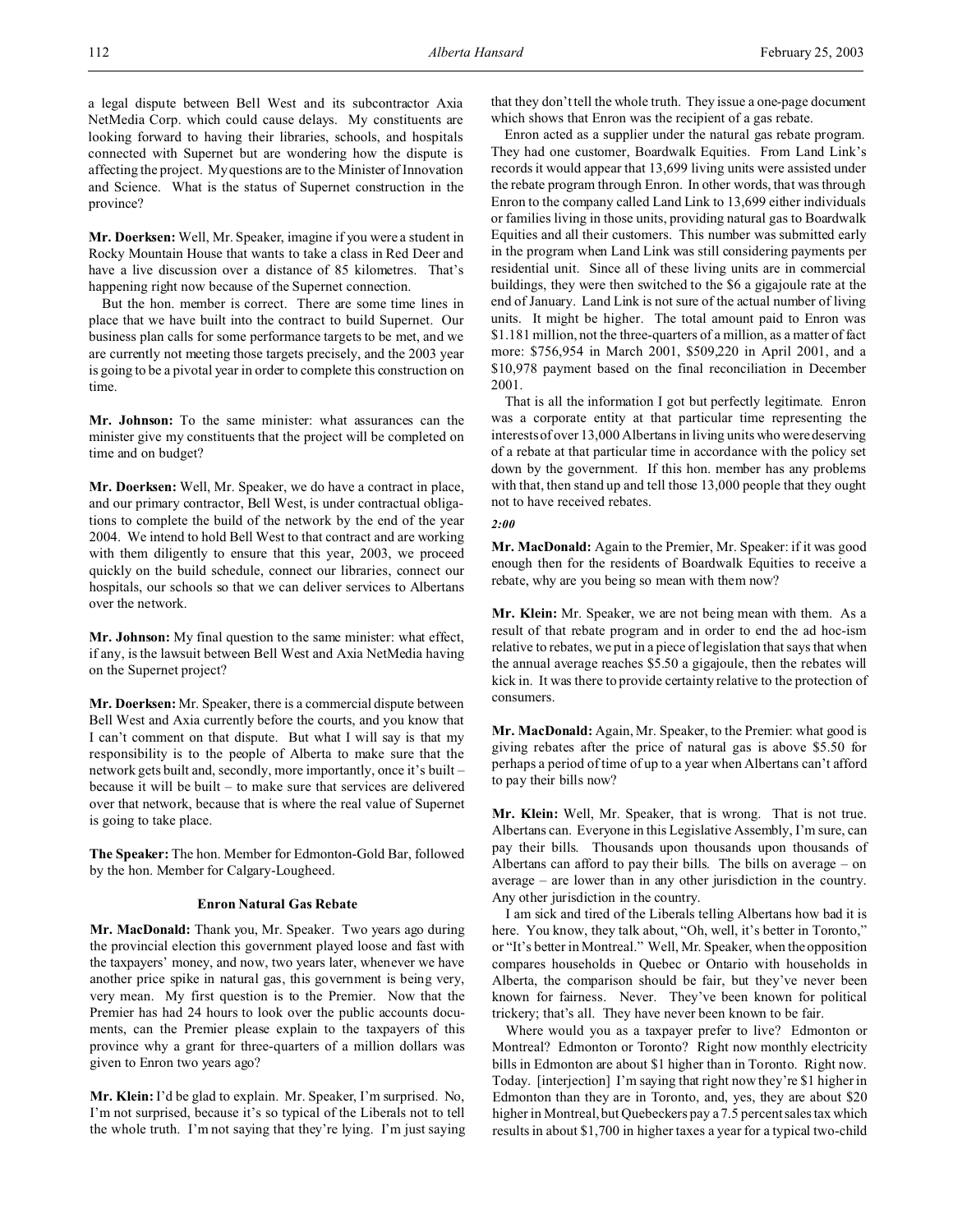**The Speaker:** The hon. Member for Calgary-Lougheed, followed by the hon. Member for Edmonton-Glengarry.

#### **Federal Research and Innovation Funding**

**Ms Graham:** Yes. Thank you, Mr. Speaker. [interjections]

**The Speaker:** The hon. Member for Calgary-Lougheed does have the floor.

**Ms Graham:** Thank you, Mr. Speaker. My questions this afternoon are to the Minister of Innovation and Science. Last week the federal budget announcements included some \$2 billion for innovation and some \$3 billion for sustainable development and environmental initiatives across the province. Based on my involvement with the Alberta Research Council and the Alberta Science and Research Authority, I'm interested to know whether the minister has been able to determine if Alberta will be able to utilize any of this new funding for our priority areas of ICT, energy, and life sciences.

**Mr. Doerksen:** Well, Mr. Speaker, in September 2001 provincial ministers along with our federal counterpart met and agreed that as a nation we needed to move Canada's research intensity from 15th place in the world to fifth place in the world. Our own throne speech last week continued to reinforce our commitment to our life sciences strategy. It continued to commit our efforts to the Energy Research Institute strategy, including a coal demonstration plant, and the money that has been identified through the federal budget, which, incidentally, came down the same day and, as the member has pointed out, was in the neighbourhood of \$2 billion, will be money that we will be able to use to help us achieve our objectives in Alberta.

**Ms Graham:** Mr. Speaker, my second question is to the same minister. It's my understanding that nearly one-quarter of the innovation money, some 500 million dollars, has been designated for the Canada Foundation for Innovation, or CFI, and it is to assist research hospitals with their infrastructure, so I'm wondering if we will be able to use this to help us build those centres for health research that have been on the books for four years both at the U of C and the U of A.

**Mr. Doerksen:** Mr. Speaker, something that we are very proud about in Alberta is the Alberta Heritage Foundation for Medical Research, and over the years of its existence we have contributed over \$700 million into research in that area. The member correctly points out that both the University of Calgary and the University of Alberta have proposals in to expand what they call the health research innovation centres. The initiative is something that we as a province support, and as money becomes available, we will make these things happen and continue our excellent reputation ofresearch into those areas.

Might I just comment, Mr. Speaker. One project that we are world renowned for is commonly known as the Edmonton protocol, which is research into the islet transplants for the cure of diabetes or the

management of diabetes. It is a real breakthrough and something that we are very proud about in our province.

**The Speaker:** The hon. member.

**Ms Graham:** Well, thank you, Mr. Speaker. My last question, again to the same minister. The minister has referred to our own throne speech from last week where it was declared that we intend to accelerate our Alberta energy research strategy. So, again, has the minister been able to determine if we can utilize any of the \$3 billion to help boost our efforts in this regard?

**Mr. Doerksen:** Well, Mr. Speaker, I would encourage all Albertans to actually log on to the Innovation web site and actually read the strategic thrust that we have with our Energy Research Institute. They really cover five main areas: managing carbon dioxide, increasing the value of bitumen, burning clean coal, improving oil and gas recovery, and finding alternative energy sources. Our challenge is going to be to make sure that the contribution that we get from the federal government will in fact go towards the initiatives and the priority areas that we've identified as a province.

#### **Swan Hills Waste Treatment Facility**

**Mr. Bonner:** Mr. Speaker, from January 2001 to March 31, 2002, Swan Hills waste treatment plant lost \$9.5 million, and at least twothirds of last year's revenue came from waste trucked in from outside Alberta. Furthermore, this government plans to keep operating and dumping cash into this environmental liability and has confirmed this fact by signing a long-term contract with Earth Tech (Canada). To the Minister of Infrastructure: why does this government even consider negotiating much less signing a contract with a subsidiary of a company that is on shaky financial ground, has settled claims involving Enron-esque accounting practices, and has former officials facing civil fraud charges?

**Mr. Lund:** Well, Mr. Speaker, anybody that cares about the environment will be very pleased with the agreement that we have just signed. It allows that plant, which has done a tremendous job of cleaning up toxic waste in Alberta, to continue to operate and to be in business for at least another 10 years, cleaning up and helping the environment.

# *2:10*

But getting directly to the hon. member's question, in fact we checked with the Securities Commission before we went into this agreement. They found no problem with the company. We checked with other people that may be interested in the financial situation and the integrity of the company and found no problem. So as far as the incident with some of the top officials of the parent company in the United States it has no impact on the company in Alberta. As a matter of fact, they have a great presence in Alberta currently and right here in the city of Edmonton. They operate the plant that the city of Edmonton built in conjunction with TransAlta a number of years ago, the plant that processes all of the waste from the city of Edmonton. They're doing a tremendous job, and the city of Edmonton finds it very successful.

**Mr. Bonner:** Mr. Speaker, to the same minister: why does this government throw good money after bad at an outdated facility like Swan Hills when there is cheaper, safer, and on-site technology for waste disposal available from companies like Eco Logic Inc.?

**Mr. Lund:** Mr. Speaker, it's very obvious that that member and, I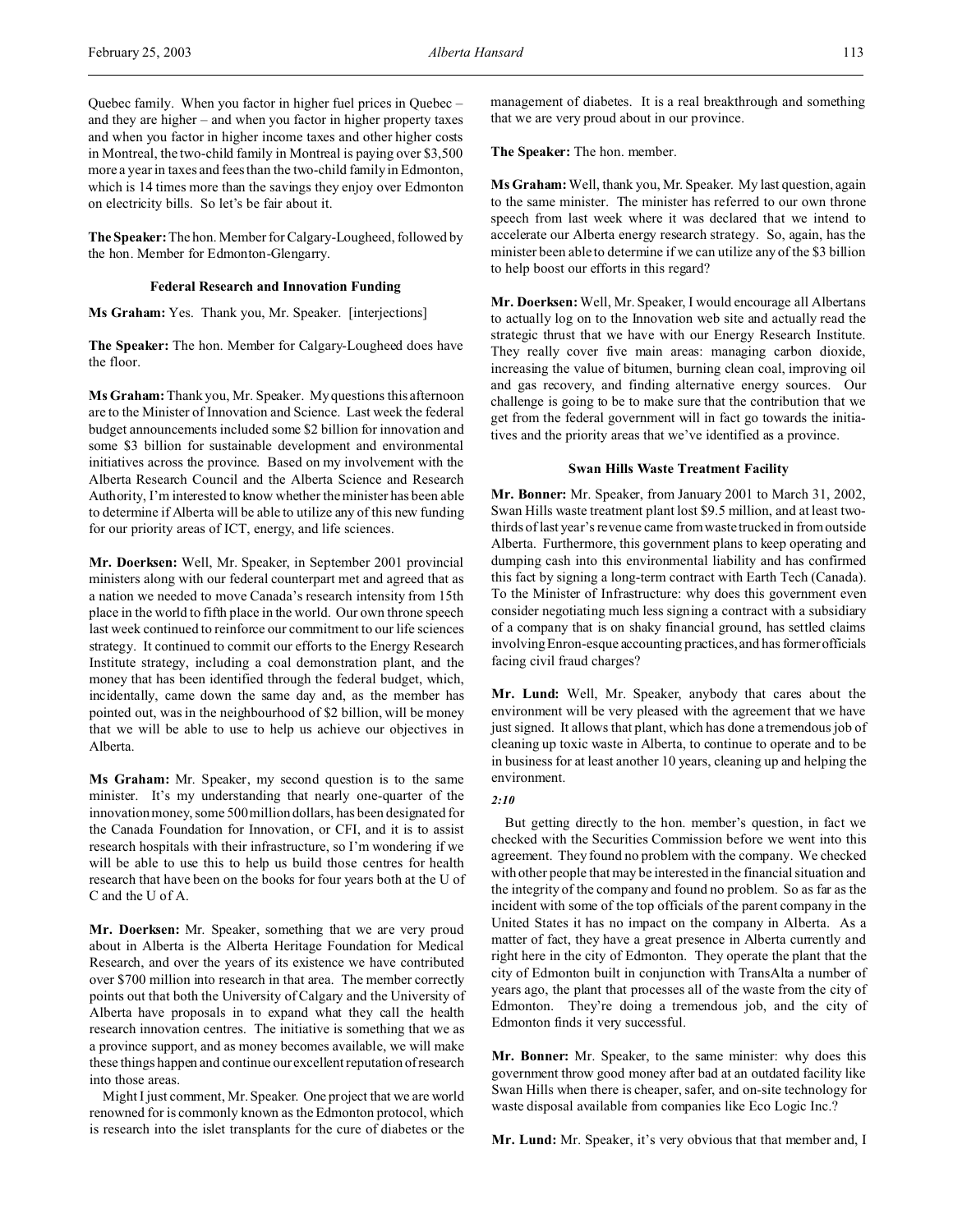believe, that party, because I've had questions on this particular facility from them before, must not be interested in protecting the environment. We on this side of the House are interested in preserving the environment and, in fact, enhancing it. Swan Hills has processed over a hundred thousand tonnes of toxic material from Alberta. They've also processed pretty well all of the PCBs that will be found in Alberta. When you look at that record and consider what would have happened to those toxic materials had Swan Hills not been built, I really wonder who's concerned about the environment. Us or them?

**Mr. Bonner:** To the same minister, Mr. Speaker: given that Eco Logic Inc. has much newer and better technology than what's available at Swan Hills, when will this government start putting taxpayers ahead of moneymaking opportunities for multinational corporations, and when will they shut down Swan Hills?

**Mr. Lund:** Well, Mr. Speaker, it's certainly our desire and plan to keep Swan Hills operating, and as long as there's waste generated to be treated and to protect the environment, we hope that we can continue to operate that plant. But the fact is that we just went through a process dealing with multinational companies and one that is a major multinational company in the world looking at toxic waste. They looked at it all over the world. It was very interesting. They came back and said to us that the Swan Hills plant is the best in North America.

**The Speaker:** The hon. Member for Edmonton-Norwood, followed by the hon. Member for Edmonton-Centre.

# **Crime Prevention**

**Mr. Masyk:** Thank you, Mr. Speaker. I and my constituents in still struggling Edmonton-Norwood continue to be concerned about the amount of crime in our neighbourhoods. It's a problem that seems to be growing with no end in sight. My question is to the Solicitor General. What is the government doing to address the high amount of crime committed in low-income areas such as my constituency?

**The Speaker:** The hon. minister.

**Mrs. Forsyth:** Thank you, Mr. Speaker. There's no question that police and communities are facing a number of challenges with crime in their areas. We're dealing with gangs, we're dealing with violent crime issues, we're dealing with cybercrime, we're dealing with child pornography, right down to vandalism and property crime. The best way to address these problems is working with the police and involving the community in crime prevention at a local level.

One of the things that I've seen that has been very successful is having community leaders get together to meet with the police and discuss their local needs and problems and work on them together. My department does provide support to help police and communities work together on crime prevention. The community mobilization program has supported more than 200 projects in Alberta since 1988, and this year \$2 million will be going to community-based projects.

**The Speaker:** The hon. member.

**Mr. Masyk:** Thank you, Mr. Speaker. That's very encouraging.

To the same minister: has the government ever given any consideration to all areas, including to the taxpayer, initiatives such as possibly a prisoner exchange with jurisdictions such as Russia so the prisoners and lawbreakers would really reconsider breaking the law twice?

**Mrs. Forsyth:** Well, Mr. Speaker, while I understand the hon. Member for Edmonton-Norwood's frustration, I'm not sure that that's the answer. Alberta's correctional facilities are not Club Feds. Our conditions at our provincial prisons are spartan: we have small, black-and-white TVs; we have no pool tables; we have no access to the Internet. All our inmates must do work to give back to the community. If they are not ill or if they're not enrolled in a program, they're out working. Serving time in Alberta provincial prisons is punishment enough.

**The Speaker:** The hon. member.

**Mr. Masyk:** Thank you, Mr. Speaker. These initiatives are very encouraging, and hopefully we can continue to work together. Thank you very much.

**The Speaker:** The hon. Member for Edmonton-Centre, followed by the hon. Member for Edmonton-Highlands.

## **Protection for Persons in Care Act Review**

**Ms Blakeman:** Thank you very much, Mr. Speaker. An MLA committee is currently reviewing Alberta's Protection for Persons in Care Act. The act now provides a mechanism to investigate claims of abuse or substandard care for adults in publicly funded care facilities, including hospitals, nursing homes, and lodges. My questions today are to the Minister of Community Development. Can the minister tell us when the report is being publicly released?

**The Speaker:** The hon. minister.

**Mr. Zwozdesky:** Thank you, Mr. Speaker. This is indeed a very important piece of legislation that comes under my charge. I'm happy to tell you that the MLA for Cardston-Taber-Warner with the co-chair from Edmonton-Norwood have consulted and met with a number of individuals, stakeholders, you might say, from across the province. That report is being prepared, and we'll be considering it very shortly.

**Ms Blakeman:** Could the minister answer why the committee wasn't charged with establishing standards of care?

**Mr. Zwozdesky:** Well, Mr. Speaker, when this bill was first brought in, in 1998, by the hon. Member for Highwood, it was understood then that it would be approximately a five-year process to see how it worked out. We are attempting very much here to improve what is already a fairly good bill, but I know that the consultation process yielded some excellent recommendations and suggestions because some of the individuals inputting into that process did contact me directly, and I did meet with a few of them. So the member will just have to be patient a little while longer, and she'll get all the answers in the forthcoming report and the recommendations. I can assure you of that.

**Ms Blakeman:** The report he still hasn't said is being released.

Given that including failure to provide reasonable care in the definition of abuse may increase complaints, is this government considering the creation of a special court equipped with investigators or an ombudsman to deal with senior abuse issues?

**Mr. Zwozdesky:**Well, Mr. Speaker, we'll have to wait and see what we can do. I'm equally concerned, as I know the member is and as are all members in this House, about the care for seniors and for all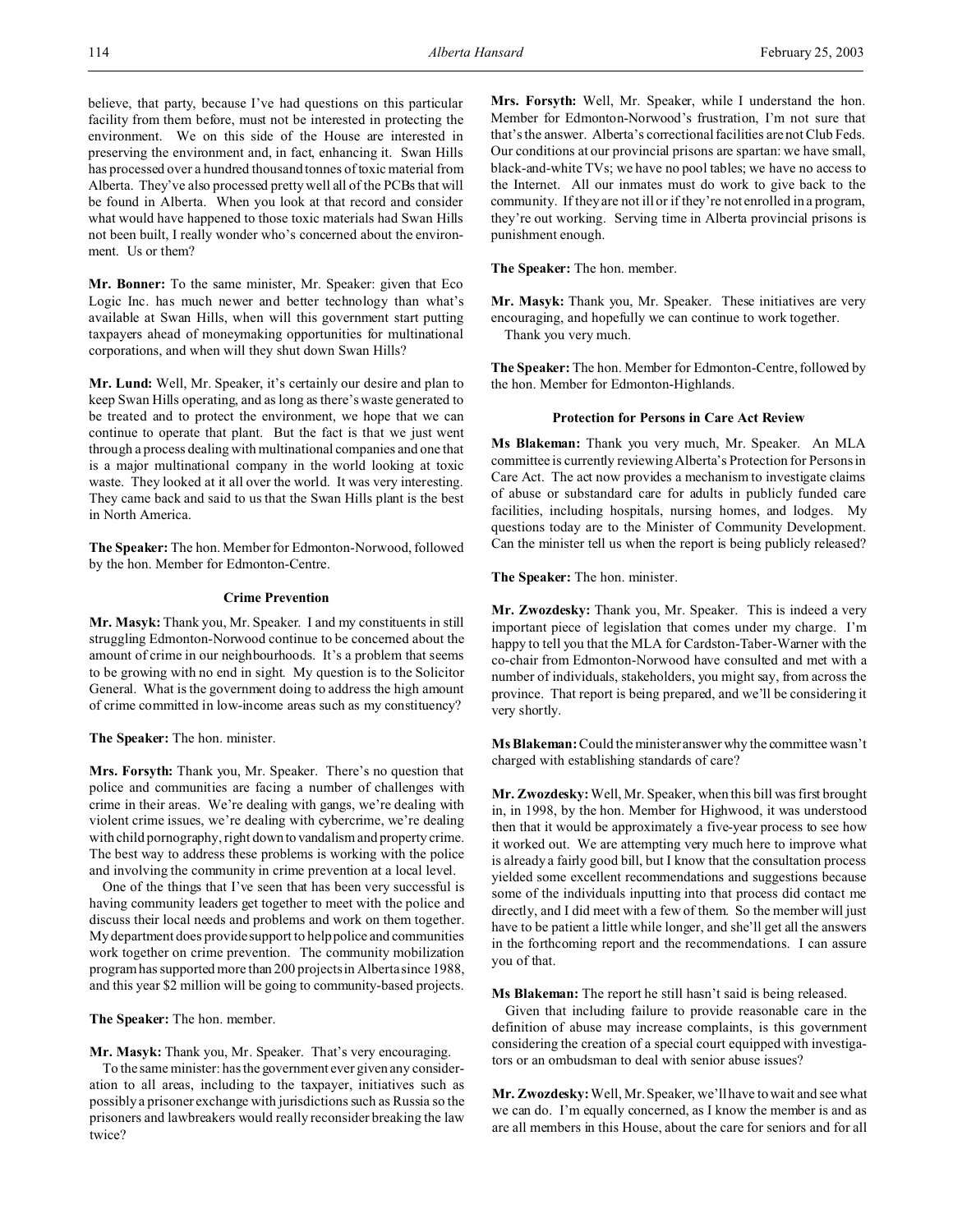**The Speaker:** The hon. Member for Edmonton-Highlands, followed by the hon. Member for Edmonton-Glenora.

# **Utility Costs**

## *(continued)*

**Mr. Mason:** Thanks very much, Mr. Speaker. Natural gas prices have returned to their record highs of two winters ago. In fact, ATCO's March gas rate of \$8.58 per gigajoule is only slightly below the January 2001 rate of \$8.77 per gigajoule, which precipitated the \$150 per month rebates. All told, home heating costs are up 62 percent in just three months. To the Premier: with power bills almost doubling and home heating costs up 62 percent in this the coldest season of the year, how the heck does the Premier expect Albertans, especially seniors and others on fixed incomes, to pay their utility bills this winter?

**Mr. Klein:** Mr. Speaker, I've explained so many times in this Legislature that we do have a unique in Canada piece of legislation, that provides consumer protection down to \$5.50 a gigajoule when the yearly average reaches that amount. I would also point out to the hon. member that this is more generous than any other jurisdiction in the country, that natural gas prices on average throughout this province are lower than any other jurisdiction in the country. I also pointed out that we do have very generous social safety nets for those people who are facing higher costs relative to food, clothing, shelter, gas, electricity, and any other commodity. This is not a bad province in which to live, especially if you are in the low-income range, with the variety of programs that are available to assist lowincome people.

# *2:20*

**Mr. Mason:** Mr. Speaker, if this rebate program is so generous, can the Premier please explain to people that are paying high gas prices why they're not getting a nickel?

**Mr. Klein:** Mr. Speaker, why they are not getting a nickel is because the average price of gas is below \$5.50 a gigajoule. When the yearly average reaches that amount, then that will be the trigger point.

Mr. Speaker, I know that I painted the Liberals as being not entirely truthful in their assertions.

# **Mr. Mason:** But we're worse. [interjections]

**Mr. Klein:** Mr. Speaker, to repeat what he said, just for the record, he said, "But we're worse." He took the words right out of my mouth.

Mr. Speaker, what they like to do is compare. There was a time not so long ago, when the former rebate program was in place, when indeed some consumers in this country paid absolutely nothing – absolutely nothing – for natural gas. I can tell you that relative to electricity relative to my condo in Edmonton – and I felt quite guilty about it  $-1$  paid absolutely nothing for one solid year. So, yes, people are upset when they compare this year's bill to the same bill last year, when they were receiving the benefit of rebates. Then I can see why people would be very upset. You know, I think that if the hon. member is to be honest and is to be reasonable about it all,

he would go out and point this out to consumers, but I don't think he will.

**The Speaker:** The hon. member.

**Mr. Mason:** Thanks very much, Mr. Speaker. The government only offers free gas in election years. Why has it changed its policy from letting easterners freeze in the dark to making Albertans freeze in the dark?

**Mr. Klein:** Mr. Speaker, first of all, I want to know of any Albertan who is freezing in the dark. Please, bring that case to my attention, and I will make sure personally that it is looked after and those people are looked after. I want to know.

This hon. member has made a statement, and it is not within the rules of parliamentary procedure to tell lies in the Legislature. He has said or implied that people are freezing in the dark in this province. I want him to back that statement up or stand up and apologize in this Legislature.

### head: **Members' Statements**

**The Speaker:** The hon. Member for Edmonton-Calder.

## **Alberta Treasury Branches**

**Mr. Rathgeber:** Thank you, Mr. Speaker. The time has come for Albertans to think seriously about the future of Alberta Treasury Branches. I'd like to talk about why I believe that it's time that our government consulted with Albertans regarding the possibility of privatizing or selling the ATB.

ATB was created in the 1930s by a Social Credit government eager to help Albertans fight the devastating effects of the Great Depression. At that time banks in rural Alberta were shutting down, and the government used ATB to provide financial help to Albertans, especially rural Albertans, who were feeling the effects of a severe depression. For the next 60 years ATB worked hard to serve the financial interests of both rural and urban Albertans.

However, the mandate of our government is much different than that of the Alberta government of the 1930s. Instead of seeking interventionist solutions to business problems, we let the market run its course and intervene only when the well-being of Albertans is affected. Morever, while it is true that some charter banks are closing branches in rural Alberta, this does not mean that they are nonexistent in these communities. In fact, many charter banks retain local representatives, who work out of their homes or in partnership with other local businesses. As well, loans and other financial services can be accessed over the Internet or by telephone, and banking can be done through local ATM machines. Further, the presence of credit unions is only getting stronger in rural Alberta, so to suggest that rural Albertans will have no place to do their banking if ATB were privatized is just not true.

Today Treasury Branches provide more than half a million Albertans with a broad range of financial services including personal banking, commercial banking, loans, and mutual funds. These services are provided in 144 branches and 130 agencies in both urban and rural Alberta. Simply put, ATB is a full-scale financial services organization that competes with charter banks and credit unions to provide first-rate service to Albertans. On top of all this, ATB is in great financial shape right now. The economy is strong, and ATB is posting impressive numbers.

It is clear to me, Mr. Speaker, that ATB has become much more than a reliable alternative to the charter banks and credit unions. ATB has become a major player in its own right and an attractive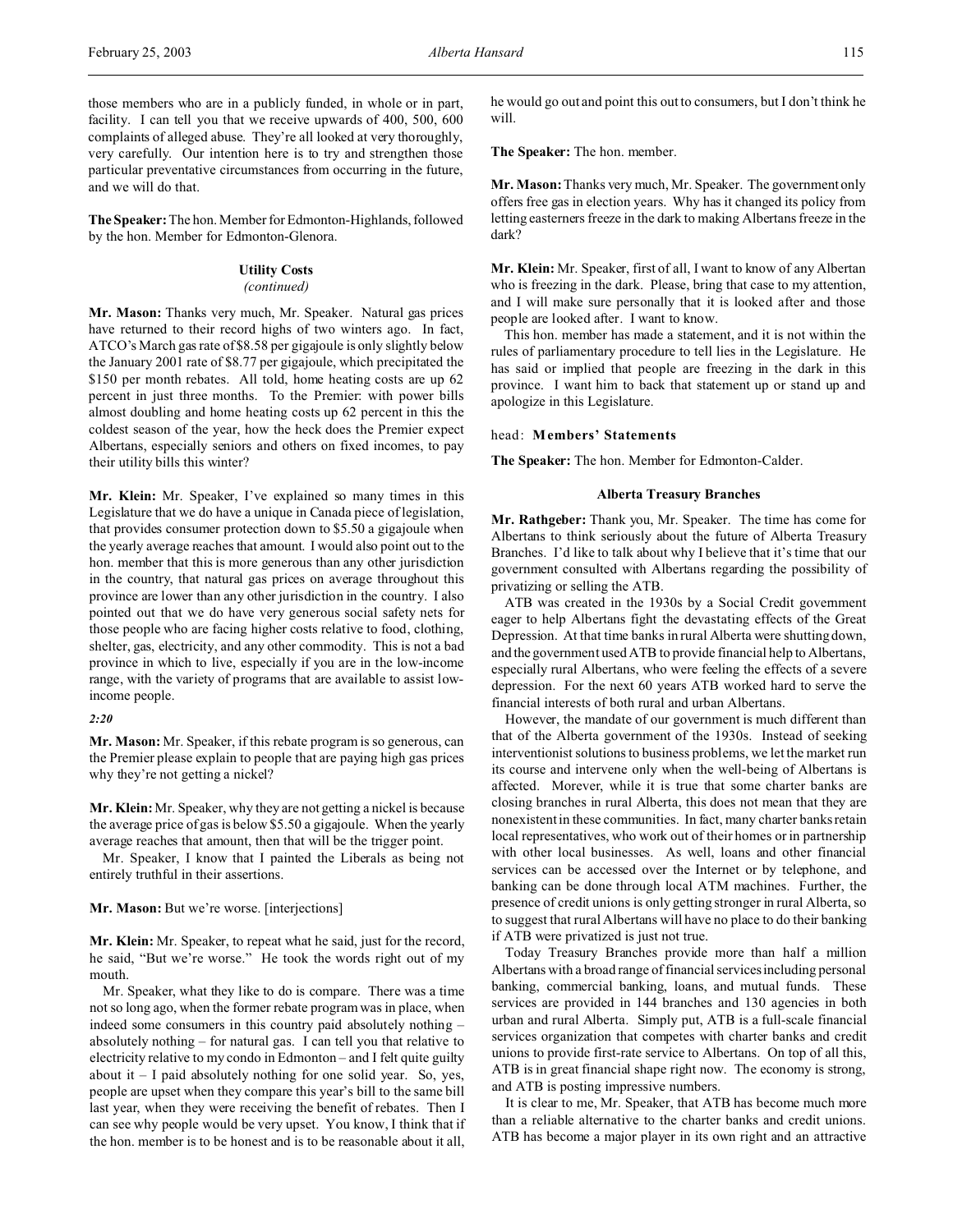asset, that this province could sell for a healthy profit. If this province were to sell ATB, we would reap a great benefit, which could be used to pay down Alberta's debt or to fund health, education, or any other number of services that Albertans desire. In my view, the time to enter this discussion is now.

**The Speaker:** The hon. Member for Calgary-West.

# **Shane Homes/Ernest Manning High School Learning Partnership**

**Ms Kryczka:** Thank you, Mr. Speaker. In my constituency of Calgary-West a very unique, successful P3 has developed since 1997. It's a private/public partnership in learning between Shane Homes and Ernest Manning high school. It's not a P3 involving infrastructure or the school building. It engages students and the private sector and the staff in learning inside the building.

For six years students and Shane employees have been working together to design, construct, finish, decorate, landscape, and market several new homes. Students involved in the building construction and drafting and design learn all aspects of the home building industry from Shane's team of professionals. The partnership has created four homes over the years. Griffin Manor 1, 2, 3, and now 4 – Griffin is the school's mascot – are slated to be open in April in the new Calgary-West community of Cougar Ridge.

In addition to giving students a hands-on experience, Ernest Manning has secured more computers equipped with CADD, computer-assisted drafting and design software, a must-have in the industry. Like many students, Shane Wenzel, vice-president of sales and marketing, had a difficult time deciding what career path to follow. The partnership takes some of that pressure away for students by exposing them to a true work environment. The homes created through the partnership are built at cost – and this is where building comes in – with the proceeds from the sale of each going to the Ernest Manning Griffin fund. Shane also pays royalties to the fund every time the student-designed floor plan is used. To date Shane Homes has donated \$45,000 to the fund.

This partnership is a fantastic hands-on learning opportunity that enriches the lives of students and encourages joint community effort and funding for school-based activities and programs. Key stakeholders, including planners, politicians, and entrepreneurs, who would readily dismiss the notion of infrastructure P3s would surely benefit from learning about the success of the Shane Homes/Ernest Manning learning partnership. It is a business venture and a win/win for all involved.

Thank you.

**The Speaker:** The hon. Member for Edmonton-Riverview.

## **School Councils**

**Dr. Taft:** Thank you, Mr. Speaker. Since the beginning of public education in this country parents have been closely involved in the school system as parent/teacher associations, through home and school associations, or, more recently, through school councils.

School councils in their current form were given their mandate in the mid-1990s. Alberta Learning has even prepared a school council resource manual, which among many things describes the roles and responsibilities of school councils. Among their roles it says: "The school council may advise the principal on any matter relating to the school . . . It may similarly wish to advise the school board [or] Alberta Education." Among the responsibilities that Alberta Learning recognizes for school councils is to "actively represent the views of the school community and become as influential as possible." Mr. Speaker, I genuinely hope the school councils in Edmonton-Riverview and across this province really do become as influential as possible, for in the past month I've met with 13 school councils, and if they are at all representative of other school councils in Alberta – and I suspect they are – then public education in this province has a powerful, passionate, and determined advocate. *2:30*

Several things have been impressively consistent across my meetings with school councils. First and foremost, parents are profoundly committed to public education, recognizing that it not only serves their children best, it serves all of society best. They are also deeply concerned about threats they see to public education in Alberta: programs being cut, classroom sizes growing, resources disappearing, and buildings deteriorating. Parents are demanding that school councils lead the way in fighting for public education. To do this, school councils must be able to communicate openly with all parents in their schools and in a nonpartisan manner.

Mr. Speaker, today I am asking school boards and the Minister of Learning to respect school councils' right to communicate and to listen carefully to what they are saying. Above all, I'm here to praise and commend the school council movement across this province. Thank you.

**The Speaker:** The hon. Member for Calgary-Currie.

# **Goods and Services Tax**

**Mr. Lord:** Thank you, Mr. Speaker. We have been hearing a lot lately about frustrations with Ottawa for a variety of reasons. One of the main causes for this frustration has been the GST. It is easily the most hated tax in the country and is often cited as a reason to separate, but I have always wondered about this. It seems to me that the GST is just about the only tax in this country that's never been raised. That's primarily because it is visible. Who would dare to try and raise such a visible sales tax, a VST? So following this principle, maybe we should make all taxes visible if we really hated taxes and wanted to stop tax increases.

Frankly, we have the opposite case now: a plethora of HSTs, hidden sales taxes, that are being raised all the time because we don't know about it. In fact, this game goes so far in this country that it seems to me that some political movements have based much of their platform largely on opposition to the GST while other political parties seem to be out fleecing the angry by promoting other false solutions to lower taxes such as first demonizing capitalists and then raising business taxes to great fanfare knowing that the people are cheering only because they think their own personal taxes will be lower as a result. It is poppycock, of course. Any tax, levy, or additional burden placed on any business of any kind is really just another hidden sales tax by proxy because that cost is expected to be immediately passed on to the consumer in the higher prices of goods and services. The businessmen get the blame while bureaucrats get the booty, but we pay and pay either way.

Heaven forbid that any government should try to lower business taxes as we have done, which, of course, would just result in lower consumer prices and more economic development. Now, why anyone would be opposed to that, I don't know, but they are.

I think it is high time we start talking in this country not just about how much we are paying in taxes but how we are paying those taxes. For those who hate the GST, I suggest that they carefully examine the downsides of all other forms of taxation first. They will find that the GST is the least of all evils, I think, and at the very least it's certainly not a reason for breaking up the country.

Thank you, Mr. Speaker.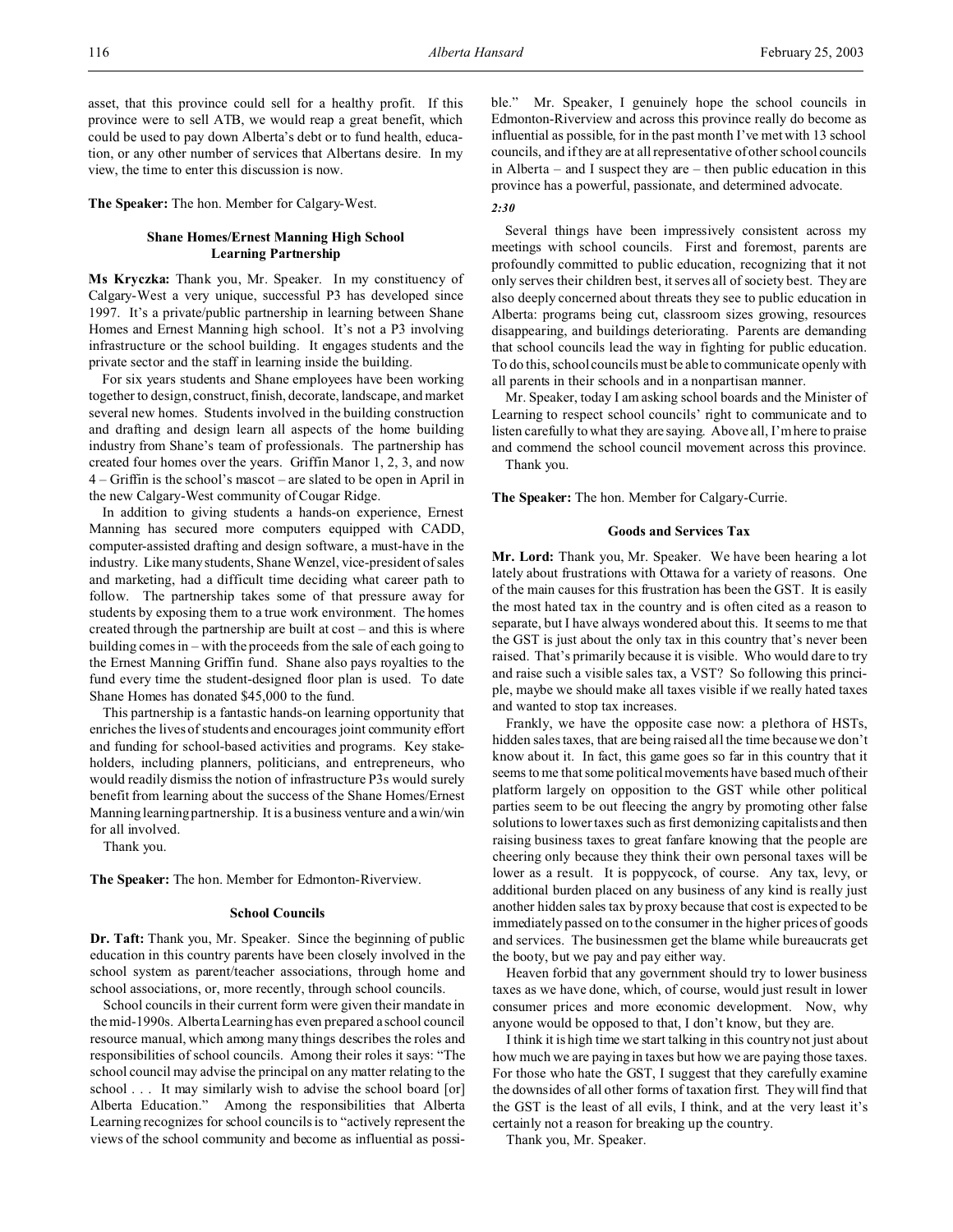## head: **Presenting Petitions**

**The Speaker:** The hon. Member for Calgary-Shaw.

**Mrs. Ady:** Thank you, Mr. Speaker. I rise today to present a petition from my constituency signed by 85 Albertans petitioning the government to increase current provincial funding for public education.

Thank you.

**The Speaker:** The hon. Member for Edmonton-Highlands.

**Mr. Mason:** Thank you very much, Mr. Speaker. I am presenting today a petition signed by 53 Albertans asking the Legislative Assembly to urge the government to immediately raise the minimum wage to \$8.50 an hour and index it to the cost of living, as has been done with MLAs' salaries.

# head: **Introduction of Bills**

# **Bill 10 Health Information Amendment Act, 2003**

**Mrs. Nelson:** Mr. Speaker, on behalf of the Minister of Health and Wellness I am very pleased to introduce Bill 10, the Health Information Amendment Act, 2003.

[Motion carried; Bill 10 read a first time]

# **Bill 14 Securities Amendment Act, 2003**

**Mr. Hlady:** Mr. Speaker, I request leave to introduce Bill 14, the Securities Amendment Act, 2003.

The amendments in this bill will provide greater protection for investors, allow Alberta businesses improved access to capital markets, and make the current regulatory environment more efficient. It will also lay the foundation for improved security laws when national reforms are made down the road.

Thank you.

[Motion carried; Bill 14 read a first time]

**The Speaker:** The hon. Government House Leader.

**Mr. Hancock:** Thank you, Mr. Speaker. I move that Bill 14 be moved onto the Order Paper under Government Bills and Orders.

[Motion carried]

**The Speaker:** The hon. Member for West Yellowhead.

# **Bill 15 Forest and Prairie Protection Amendment Act, 2003**

**Mr. Strang:** Thank you very much, Mr. Speaker. I request leave to introduce Bill 15, the Forest and Prairie Protection Amendment Act, 2003.

This act will bring existing legislation in line with current business practices by updating wording, clarifying stakeholders' responsibilities and roles, and strengthening enforcement activities.

Thank you.

[Motion carried; Bill 15 read a first time]

**The Speaker:** The hon. Government House Leader.

**Mr. Hancock:** Thank you, Mr. Speaker. I move that Bill 15 be moved onto the Order Paper under Government Bills and Orders.

[Motion carried]

**The Speaker:** The hon. Minister of Sustainable Resource Development.

# **Bill 16**

# **Agricultural Dispositions Statutes Amendment Act, 2003**

**Mr. Cardinal:** Thank you very much, Mr. Speaker. I request leave to introduce Bill 16, the Agricultural Dispositions Statutes Amendment Act, 2003.

This act clarifies the rules around recreational access to public land leased for grazing and encourages co-operation and respect between recreation users and the leaseholders.

[Motion carried; Bill 16 read a first time]

#### head: **Tabling Returns and Reports**

**The Clerk:** Pursuant to Standing Order 37.1(2) I wish to advise the House that the following document was deposited with the Office of the Clerk on behalf of the hon. Mr. Mar, Minister of Health and Wellness: pursuant to the Regional Health Authorities Act, section 14(3), Capital Health Authority Annual Report 2001-2002.

**The Speaker:** The hon. Member for Edmonton-Gold Bar.

**Mr. MacDonald:** Thank you very much, Mr. Speaker. At this time for the convenience of all members of the Assembly I would like to table two documents. The first document is a publication from the Canadian Association of Petroleum Producers, and it's Natural Gas Prices in the North American Market.

The second tabling I have this afternoon is a memo from the Human Resources and Employment minister to the hon. Premier and all hon. government members of this Assembly. It's dated February 4, 2003, and it's a public relations exercise to help them get around the utility disconnect notices that are going to go to AISH and SFI recipients as a result of the dramatically high utility prices in this province.

**The Speaker:** The hon. Member for Edmonton-Centre.

**Ms Blakeman:** Thank you very much, Mr. Speaker. I have two tablings today. Last week in my response to the throne speech I mentioned several arts groups which had shut down, and I've since had an e-mail from one of them announcing that it in fact has resurrected itself. So I'm tabling five copies of their note and a poster announcing their next event, which is Mile Zero Dance, the 2<sup>nd</sup> Annual Dance Lab Open Forum.

My second tabling – slightly delayed; I apologize – is the five copies of the program for the inaugural gala of the Davis concert organ which took place at the Winspear Centre last September. This organ was partially funded with a generous donation from Dr. Davis in memory of his wife. Excellent, excellent performance.

Thank you.

**The Speaker:** The hon. Member for Edmonton-Glengarry.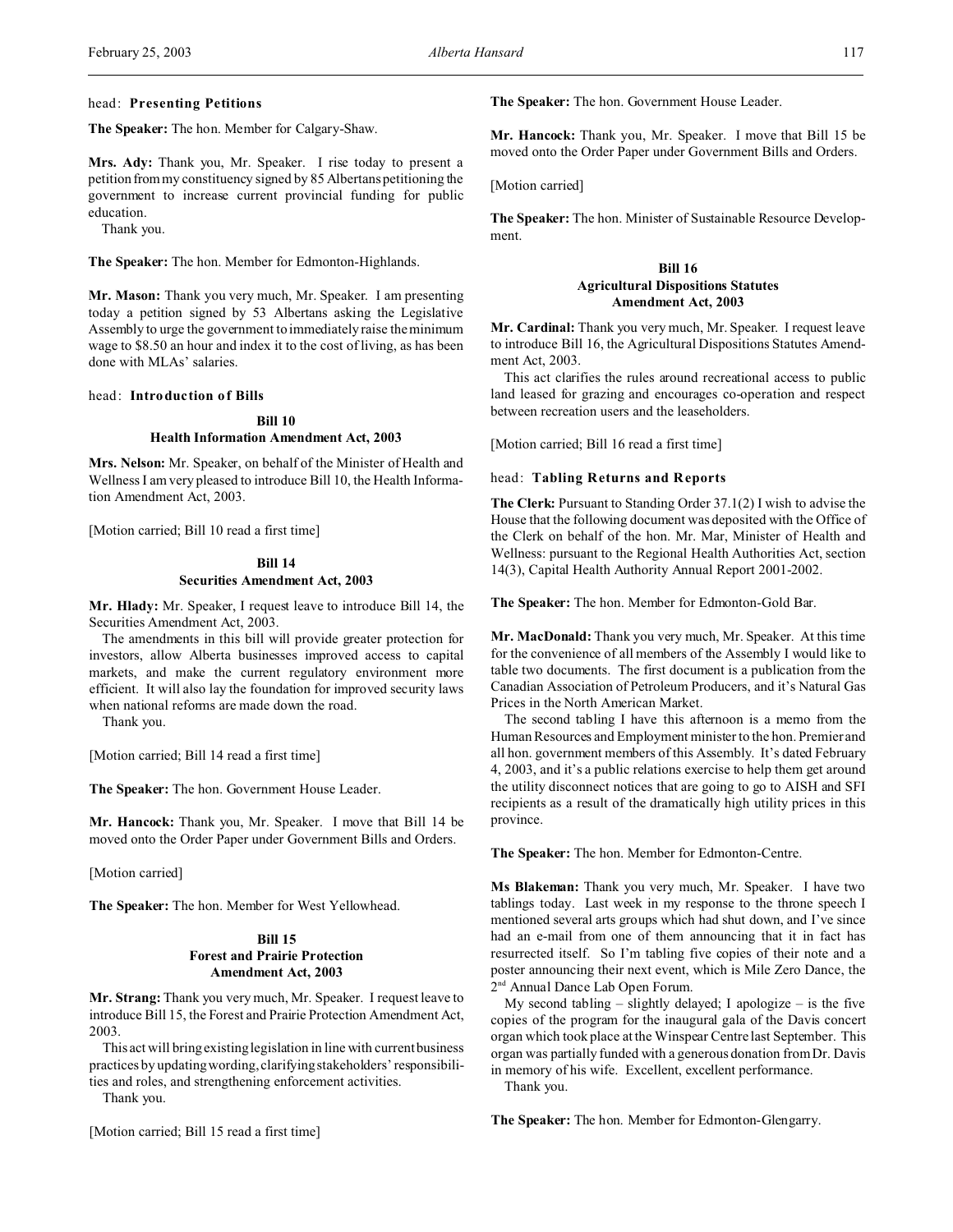**Mr. Bonner:** Thank you very much, Mr. Speaker. With your permission I have two tablings today. The first is the required number of copies of a letter from the Northern Oilfield Contractors Association to the Slave Lake Chamber of Commerce. This is outlining their concerns on the ongoing difficulties that they are having doing their business on Crown land here in the province.

#### *2:40*

The second tabling, Mr. Speaker, is a copy of the program from the north division station grand opening ceremony, a new police station in northeast Edmonton that will serve the constituents of northeast Edmonton for many, many years to come. This took place on January 16, 2003.

Thank you.

**The Speaker:** The hon. Member for Edmonton-Strathcona.

**Dr. Pannu:** Thank you, Mr. Speaker. I have five copies of a media release issued by Red Deer public schools to table today. The release is about the looming staff reductions and class size increases which will result from a million-dollar shortfall that the school board is facing. The chair of the school board, Ms Jefferies, expresses her frustration by saying, "It's a terrible shame that this province, with all its wealth, cannot seem to find adequate funding for the education of our children."

Thank you, Mr. Speaker.

**The Speaker:** The hon. Member for Edmonton-Highlands.

**Mr. Mason:** Thank you very much, Mr. Speaker. I'm tabling a letter from Mr. Rolf Lehmann dated February 24, 2003, addressed to the Premier. Mr. Lehmann is very concerned with the tremendous rise in natural gas prices. He draws the Premier's attention to his election promise to shield Albertans from prices rising above \$5.50 Canadian and is requesting the Premier to send him his rebate.

## **The Speaker:** Additional tablings?

Hon. members, before calling Orders of the Day, might we revert briefly to Introduction of Guests?

[Unanimous consent granted]

#### head: **Introduction of Guests**

## *(reversion)*

**The Speaker:** The hon. Member for Lac La Biche-St. Paul.

**Mr. Danyluk:** Thank you very much, Mr. Speaker. It's an honour for me to introduce to you and through you to members of the Assembly two individuals in the members' gallery. They are Trish Vandermeer and Samuel, the lovely wife and handsome son of our esteemed colleague from Edmonton-Manning. I would ask that you would join with me to give them the traditional welcome of this Assembly and if they would please rise.

Thank you.

head: **Orders of the Day**

head: **Government Bills and Orders** head: Second Reading

# **Bill 11**

# **Auditor General Amendment Act, 2003**

**The Speaker:** The hon. Member for Edmonton-Beverly-Clareview.

**Mr. Yankowsky:** Thank you, Mr. Speaker. I rise to move second reading of Bill 11, the Auditor General Amendment Act, 2003.

The Auditor General Act was originally passed in 1978. Apart from some minor changes it has not been subject to any significant amendments since. Our new Auditor General, Mr. Fred Dunn, has requested these amendments to add clarity to his role. The first proposed amendment, which is on page 1, number 2, of the bill, would provide for a statutory oath of office similar to other officers of the Alberta Legislature. Information in the custody of the Auditor General should not be disclosed outside the provisions of the Auditor General Act. Having a legislated requirement for an oath of office would help ensure that client information obtained by the Auditor General remains confidential.

The second amendment, which is on page 1, number 3, of the act, corrects a drafting error in the original Auditor General Act. Replacing the references to the Lieutenant Governor in Council in section 10(2)(b) with the Executive Council and the President of the Executive Council respectively would make this section consistent with section 17(2), where the Auditor General can perform special duties at the request of the Executive Council.

Next up is a housekeeping amendment that is on page 2, number 4, of the act to replace the reference to Provincial Treasurer with the Minister of Finance and remove some unnecessary wording. There are also a few other places later on where Provincial Treasurer is updated, on pages 9 and 10.

The fourth proposed amendment on page 2, number 5, has several matters dealing with the access to information. Section 14 currently gives the Auditor General needed access to information to complete audits for all organizations where he is appointed Auditor by statute; for example, government departments, regulated funds, and provincial agencies. It is proposed that section 14 be amended to provide this same standard right of access to audit information and duty to co-operate with the auditor for other organizations where theAuditor General is appointed the auditor as permitted under section 11(b) of the Auditor General Act rather than the statutory requirement. In addition, section 14 would also be amended to clarify that the Auditor General has appropriate access to information to fulfill other duties he has under the act, such as section 15, to review the results of a Crown-controlled corporation's audit.

Section 14 should also be amended to ensure that it applies to former public employees, public officials, and personal service contractors. The section would also be amended to ensure that any information provided to the Auditor General during an audit, examination, or special duty should be privileged and not subject to disclosure. Again this ability to maintain control over confidential client information allows the Auditor General to properly consider and vet his recommendations and reports before they are disclosed to the public. The Auditor General should not be compelled to disclose confidential audit information in any court proceeding.

The next amendment on page 3, number 6, of the act would be a proposed section that the Auditor General may compel any individual possessing information relevant to any audit or special duty of the Auditor General to attend before the Auditor General and answer his questions under oath. The Auditor General is the only legislative officer who does not have the power to compel evidence under oath. This amendment would bring us in line with the rest of Canada.

Next, there are amendments to section 17 on page 5, number 7, of the act to clarify the mechanics of how an Auditor General's report on a special duty is to be presented to the Assembly. To date there has not been any problem in tabling these special reports, but the amendment just clarifies the process for the future.

Finally, on page 5, number 8, of the act the amendments clarify how the Auditor General would distribute a report to Members of the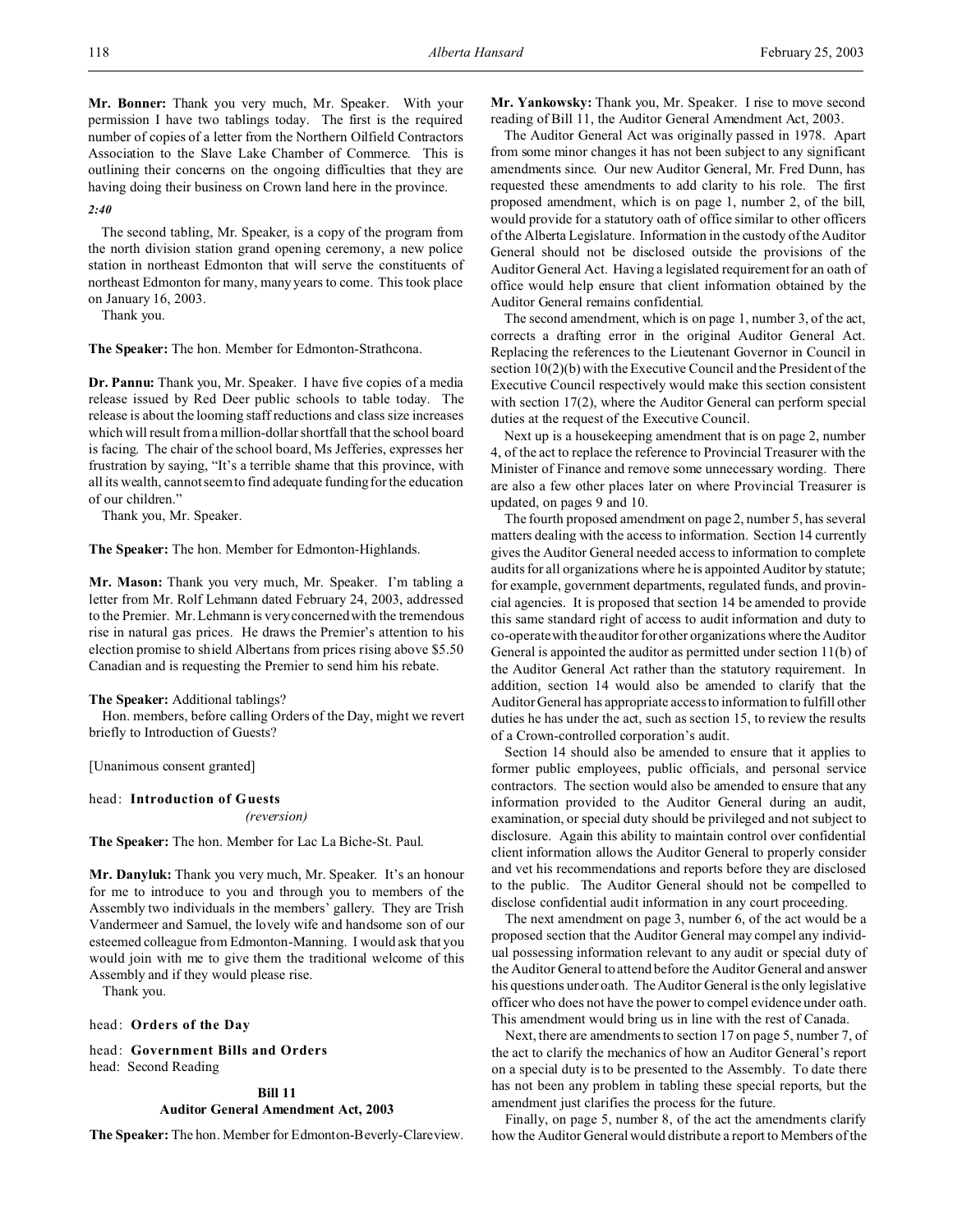Legislative Assembly when the House is not in session. Again, while this has not been a problem in the past, the amendment would add certainty to the process in the future.

This package of amendments will assist the Auditor General in his role and contribute to our commitment to openness and accountability. I urge all Members of the Legislative Assembly to support this bill, the Auditor General Amendment Act, 2003.

**The Speaker:** The hon. Member for Edmonton-Centre.

**Ms Blakeman:** Thanks very much, Mr. Speaker. I'm really pleased to see this bill come before the Assembly, or at least certain parts of it. It's long past time to see it, so I commend the government in having followed through on the recommendation of previous auditors general to in fact make these changes.

Just a couple of questions that I'd like to raise and comments that I'd like to make as we look at this bill in second reading. I heard the Member for Edmonton-Beverly-Clareview mention that there was contemplation of having the Auditor General have to sign an oath similar to other legislative offices. My question is: why similar to? Why not exactly? And how many of the other legislative offices are already required to do this, and which ones are not? That's just a small bit of information, and because the government has more resources than I do, they can do the work to find out the information.

# *2:50*

I'm wondering what the concern is in asking that the Auditor General not disclose any information received by his office under this or any other act. What's the concern? Is there a concern about speaking to the media? I'm assuming that it's covered that he can report through the Public Accounts Committee. I know that the government puts these things in for a reason, and I'm looking more specifically for the reason behind that particular change.

The second question I had. I'd like to know the history and the context of changing the section in which it talked about special warrants, and what's been omitted is "for the fiscal year in which the special warrant is signed." That's now being omitted from the act, and I'm questioning why that's the case. It doesn't refer to the fiscal year. It simply says that they would be regarded as a supply vote, and I'm curious as to why that has been done.

I'm pleased to see the addition of the Crown-controlled organizations or other organizations. One presumes this is going to include some of the delegated administrative organizations over which the Auditor General is the auditor and see the inclusion of those into the act. Finally. We've been waiting for that one. Also the distinction of having "present or former . . . employees, public officials or personal service contractors" also captured in the net of those who the Auditor General can ask for explanations from. It's also capturing those same former or present employees from the Crown corporations and other DAOs. Again excellent. Really glad to see that.

I think that the most important change that's been proposed in this piece of legislation is the ability of the Auditor General by notice to require any person to come before him to give evidence under oath. This was sadly lacking and much commented upon in the West Edmonton Mall scenario, and certainly the previous Auditor General had made it pretty clear that he felt he needed to be able to do that and was not able to. Along with that is being able to compel the production of written documents, records.

There's quite a bit in here about contempt of court, that it's regarded as a contempt of court if a witness fails to appear or fails to produce the records that are being asked for. Excellent. I think that if we're going to be serious about this, then the legislation has got to

have the teeth in it to do it. It does exclude previous auditors general from being called to give evidence relating to any record or other information obtained by them when they were performing the job. So there are some cases, I think, that we're never going to know about.

I was hoping that a couple of other areas might get changed along with this. The Auditor General reports to the Public Accounts Committee, which is, of course, an all-party committee of the Legislative Assembly. My long-standing concern there is that the committee has historically restricted itself to meeting only while the session is sitting, and as we're having fewer and fewer sitting weeks, we have fewer and fewer meetings in which we can meet with the Auditor General and as a committee scrutinize the public accounts of various ministries. So this year I expect we'll get through about 11 out of some 24 ministries, which I think is a concern, and I continue to press for accommodation to be made for, in fact, both the Auditor General to be able to complete his job and for the committee to be able to complete theirs.

The way we have the Public Accounts Committee in Alberta is shared by only one other in Canada. That's where we go through ministry by ministry. All the other provinces and territories work with their Auditor General and members of the opposition and members of the government to choose the issue they want to examine. Then all of the witnesses and the information are culled together, and the committee meets to scrutinize a particular issue or series of issues. We don't do that in Alberta, and we may want to consider being able to do that in certain circumstances.

The other issue that I wanted to raise around the Auditor General and its relationship with the government was my concern over the number of times an Auditor General is having to repeat a recommendation before the government is in fact accepting it. If you look through the Auditor General's report, even the most recent one, 2001-2002, between pages 11 and 18 it lists all of the numbered recommendations that are appearing in this year's Auditor General's report. Now, the numbered recommendations are the most important ones. If you actually read through the document, which I highly recommend, there are additional unnumbered recommendations, which the Auditor General is careful to point out they'd still like to see done, but they're not tracking the performance of whether, in fact, they are reacted to. But they're most clearly wanting the government to both react to and implement the numbered ones.

I am really surprised by how many there are that are reading: we again recommend that the department of so and so; we again recommend timing of approvals. I mean, I haven't counted this, but in each department up to 50 percent of the recommendations have not been implemented by the government. You know, if we're going to go to the effort and the commitment as a Legislative Assembly to put an Auditor General in place and charge them with certain responsibilities, it seems to me that we should follow through on the work that the Auditor General then provides to us. To, I think, waste the time of the individual and the office to have to keep repeating and re-explaining what's desired is not a good use of that set of resources. So if the government is looking for a way to save some money, perhaps if they just implemented some of these recommendations, we wouldn't even need such a large Auditor General staff.

So I'm looking forward to the responses to the questions that I have raised. As I say, I'm, I think, the longest serving member now of the current Public Accounts Committee. I've been on it seven years. [interjection] I know; it is a badge of courage. I am very pleased to see these changes being implemented, particularly the ability to compel witnesses and require records and information to be produced and the inclusion of the Crown corporations and other agencies. Up to now there's been a belief or an understanding or a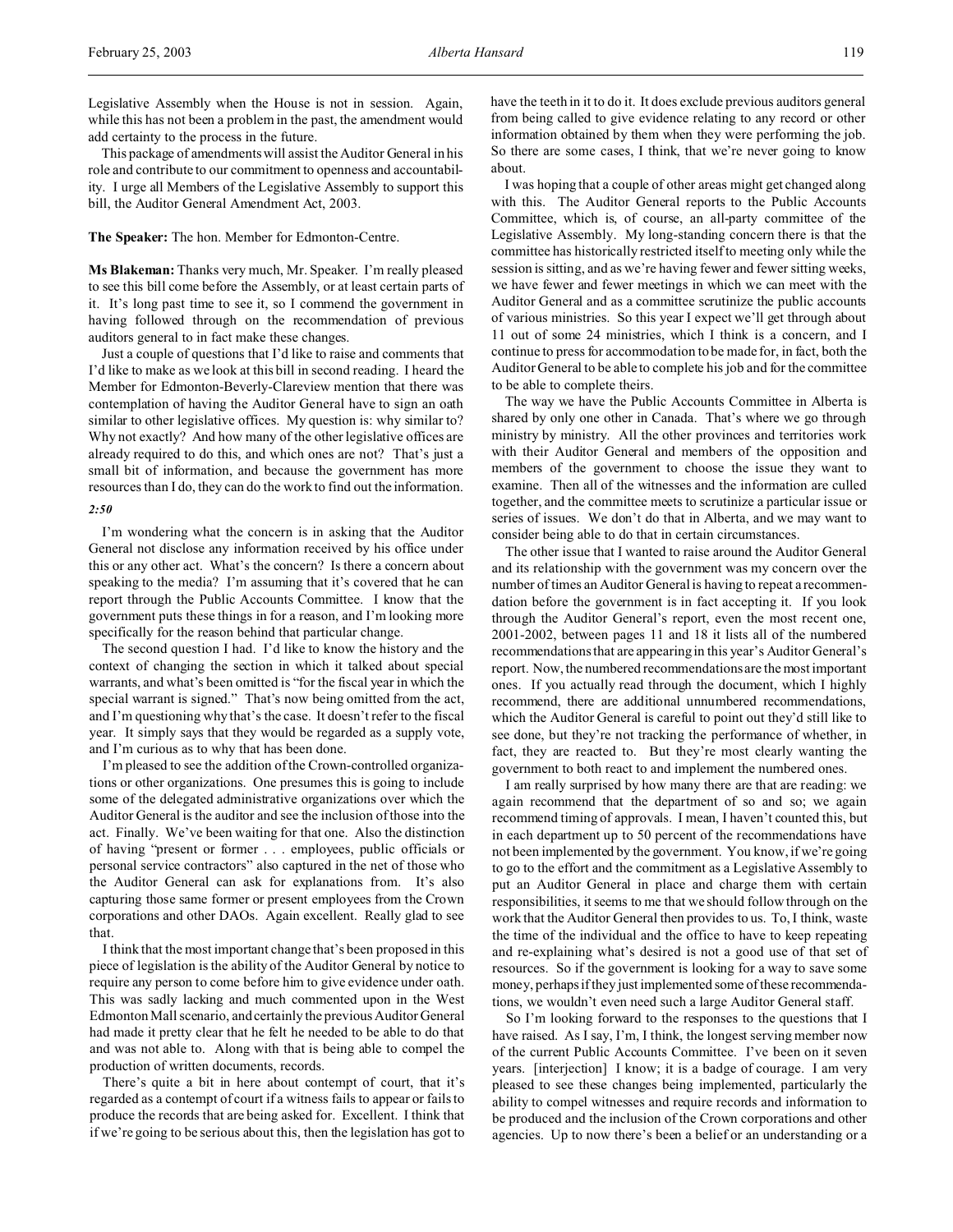desire that certain agencies would be looked at, but, in fact, the Auditor General had no way to compel the organization to work with them, so this really is capturing everyone. Now if we could just get consolidated reports, which include things like the universities and the schools and some of the other recommendations the Auditor General has been making to the government for some time, then we'd be in much better shape. But I'm quite pleased to see this legislation, and with the exception of the few questions and concerns I've raised, I am happy to support this bill, which is Bill 11, the Auditor General Amendment Act, 2003, in second reading, and I know that a couple of my colleagues wish to speak to it as well.

Thank you, Mr. Speaker.

# *3:00*

## **The Speaker:** The hon. Member for Edmonton-Strathcona.

**Dr. Pannu:** Thank you, Mr. Speaker. I rise to speak to Bill 11, Auditor General Amendment Act, 2003, in second reading. I just want to preface my comments on the bill by simply observing that something like this has been far overdue. I'm glad that some action is being taken to pay attention to some of the recommendations that have come forward from the Auditor General's office in the past.

#### [Mr. Shariff in the chair]

The record with respect to how the government has responded to the recommendations that come down from the Auditor General has not been encouraging in the past. I just look at the percentage of recommendations that received a positive response and action from the government. Starting in 1994-95, 8 percent of the recommendations received any attention from the government; the following year 11 percent; in 1996-97, again 11 percent. Then things begin to improve a bit. I would like to acknowledge this. In 1997-98 35 percent of the recommendations received some attention – no, not yet implemented. Sorry. I want to correct myself. The record has worsened, actually. In '98-99 44 percent of the recommendations received no attention from the government. In 2001 67 percent of the recommendations received absolutely no attention. In 2001- 2002 80 percent of the recommendations had not been implemented by the government. So it's not a very encouraging record. That's the context in which this House is looking at Bill 11.

Bill 11 does take a few steps forward. Therefore, for that reason and for those aspects of the bill which show some movement forward, I will be supporting those sections of the bill. The most important one, of course, is the recognition here that the Auditor General needs to have the powers to compel witnesses to come before the Auditor General to provide information that is deemed appropriate or necessary by the Auditor General.

The ATB/West Edmonton Mall inquiry that the then Auditor General was requested to undertake showed a very glaring difficulty and problem with the existing legislation in that it revealed that the Auditor General had no powers to compel evidence that is of critical importance in sorting out the allegations and the matters of concern to Albertans, to the public, to this Assembly. So the then Auditor General expressed his frustration for not being able to do the job that he was asked to do because of the weaknesses and the gaps in the existing legislation with respect to the powers of the Auditor General. So that one shortcoming of the existing legislation will have been addressed if and when this bill becomes a law and is passed through the Assembly and receives royal assent.

There are some other matters which are quite routine housekeeping types, you know, that have been taken care of because of the changes in the titles of the ministers. The Finance minister is in place of the Treasurer. The changes which have been made are routine. They don't really require any debate. I'm glad that that housekeeping is being done as we speak.

I draw attention to Section 14.2, Noncompellable Witness, I think on page 4 of this bill. That raises some concern in my mind as to the reasons behind excluding from the list the former Auditor General and employees of the office of the Auditor General from being compelled if necessary in the judgment of the current Auditor General to come before the Auditor General and give evidence. I think the public interest would be served best if the Auditor General is in fact given that ability to compel former Auditor Generals or employees of the Auditor General's department to be witnesses. So I need to really hear some sort of explanation and, indeed, a defence for the exclusion of the list of people under section 14.2. I'm not convinced that that's a desirable feature of Bill 11.

The fact that we're making some progress in terms of implementing some recommendations and particularly this critical one, as I said, you know, the ability of the Auditor General to compel witnesses to come before an inquiry held by the Auditor General, is certainly a positive step forward, and I want to congratulate the Member for Edmonton-Beverly-Clareview for including that in this bill. I will have an opportunity for closer scrutiny of the bill as we move into the study of this bill in committee, and I'll be considering making amendments to address the concerns that I have or may have from a closer reading of the bill at that point.

With that said, Mr. Speaker, I close my remarks for the moment. Thank you.

#### **The Acting Speaker:** The hon. Member for Edmonton-Gold Bar.

**Mr. MacDonald:** Thank you very much, Mr. Speaker. I rise with a great deal of encouragement and hope when I see the bill the Auditor General Amendment Act, 2003, as introduced by the hon. Member for Edmonton-Beverly-Clareview. Now, anything that can be done to improve the scrutiny or the means of scrutiny that the Auditor General would have over the expenditures of this government I think is noteworthy and should be supported by all hon. members of this Assembly.

Now, the idea that the Auditor General must take an oath of office before beginning his or her duties I guess would have merit. It certainly would have merit, but I don't know if it is truly necessary that the Auditor General take an oath. When you look at how much work the Auditor General has to do, I suppose taking a few minutes of his or her time to take an oath is harmless.

When you consider that this is a government that has increased spending – and this is supposed to be a fiscally responsible, prudent government – by 50 percent in just short order, that would be one reason why the Auditor General has his or her work cut out for them. Look at the increase in the cabinet portfolios; we've gone from 16, I believe, to 24. And, you know, with the expansion of the cabinet portfolios you also see the expansion of the deputy ministers, the assistant deputy ministers, this person, that person, so it increases the workload. There's no doubt about it. When you have this combination of increased spending and increase in the size of government, then anything we can do to strengthen the position of the Auditor General must be supported by all members of this House.

#### *3:10*

Now, sometimes we forget just exactly what the role of the Auditor General is, but from my perspective on the Public Accounts Committee one can see firsthand the important role the Auditor General has in the affairs of this province. We can go through and we can debate a budget, and the money can be spent, and some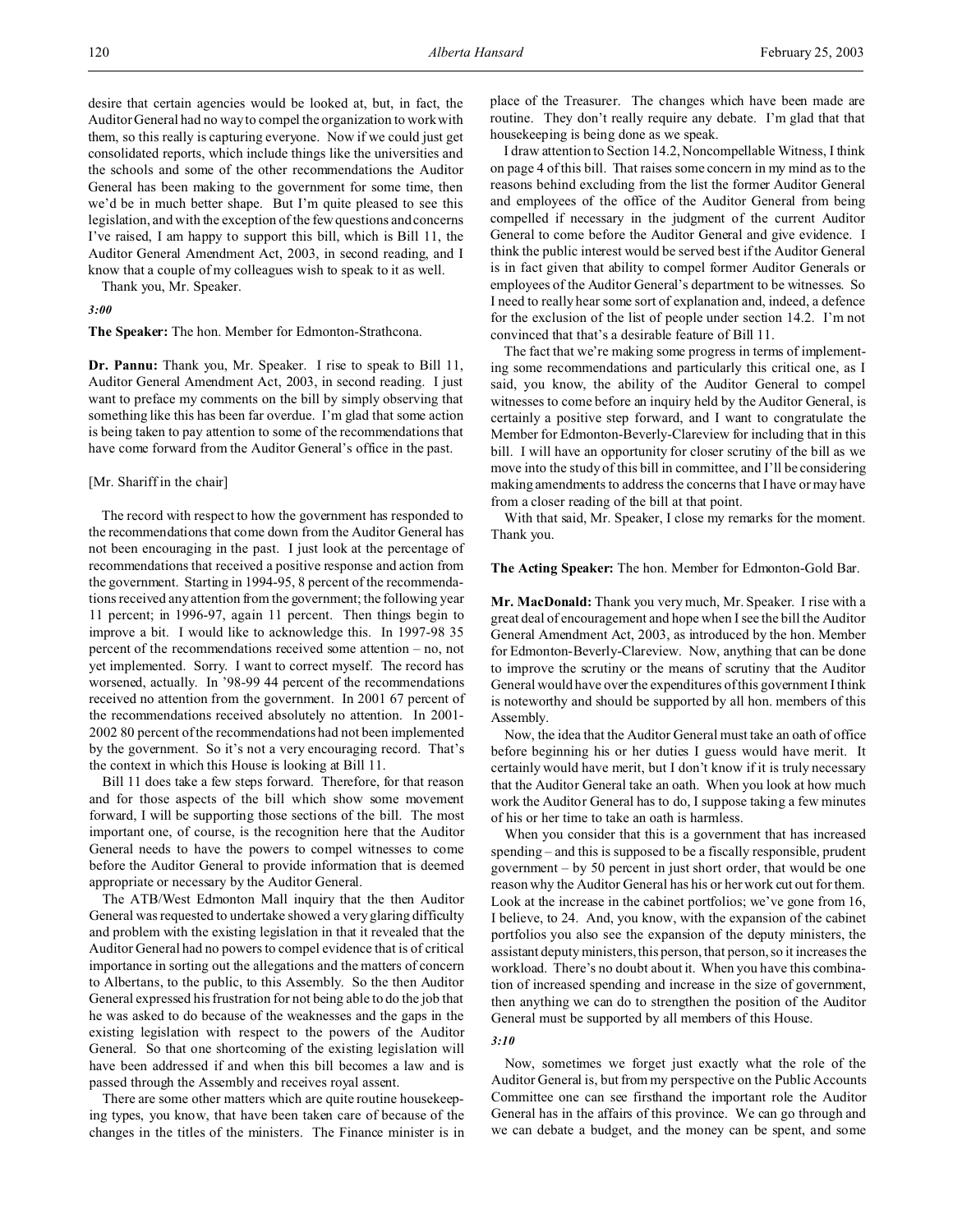people forget about the amount of money that's being spent and how it's being spent, but not the Auditor General of Alberta and his staff. They work very hard, and the result of their hard work is, of course, the report that's issued usually in the fall from their office respectively talking about each and every department.

Mr. Speaker, when you look at just precisely what the Auditor General would do – let's have a look at Infrastructure. The Auditor General, of course, will go through every department, but let's specifically look at Infrastructure and Bill 11 here as proposed by the hon. Member for Edmonton-Beverly-Clareview. If it could help out the Auditor General in just one small measure in the annual look at how money is being spent in the Department of Infrastructure, then, again, let's support it.

Earlier this afternoon we talked about energy rebate programs and the role of Enron. Enron Direct Limited Partnership received a grant from Infrastructure of \$756,000. I was pleased to learn the details of this from the Premier, but the Premier, Mr. Speaker, may have been confused in rolling one fiscal year into the other. Either that or there was a restatement of balance sheets, because from threequarters of a million dollars the figure was, I believe, \$1.6 million or \$1.46 million. It was in the din of question period, and it's difficult to hear the other side, but there was a different amount. Certainly, if that's not the correct amount then the Auditor General will check all that out and determine that this money went where it should have gone. One needs to be assured and have the confidence that that energy rebate program went to where it was intended.

The hon. Government House Leader is anxious to participate in the debate here.

When we look at the energy rebate programs and what was said by the Auditor General in his last report, it's quite interesting. Certainly, I appreciate the information as it was given this afternoon by the government. It's one of the very few times that I've had the opportunity of asking a question and I actually got a detailed answer. It's a historic day, Mr. Speaker.

Energy rebate programs. I'm going to quote, Mr. Speaker, from the Auditor General's report.

During 2000-2001, the Ministry introduced the Natural Gas, Propane and Fuel Oil Rebates program as well as the Market Transition Credit Program. The total expenditure for these programs during 2000-2001 was \$790 million. Payments in the fiscal year 2001-2002 to the end of July totaled \$197 million. The natural gas, propane, and fuel oil rebates were given in respect of the fourmonth period January to April 2001.

Now, the Auditor General mentions in here that a consulting company was engaged "to administer certain elements of the program," and there was an audit done of the expenditures from the natural gas, propane, and fuel oil rebate program. The Auditor General recognizes here that the program was ending. However, there were some recommendations and observations made. These recommendations "reflect principles of good business practice and should be considered in the design and administration of any new program," and I can only imagine that what must be holding up the natural gas rebates program now is the government trying to get a good handle on this and following the Auditor General's recommendations so that they can make sure that every penny – every penny – goes to those who are in need of it and qualify.

The Auditor General is recommending that "changes to grant criteria be approved in writing by the Minister prior to any grants being paid pursuant to the changed criteria." The Auditor General is also recommending that the ministry "keep minutes of meetings to provide evidence of decisions and prevent loss of knowledge that could be useful in other programs." Now, this report goes on to say – and this is why it's so important that we strengthen the role of the Auditor General in this province, and this is why I'm going to support the hon. member's bill.

The Minister of Infrastructure issued two Ministerial Orders delegating to certain Ministry officials the authority to pay the natural gas, propane and fuel oil rebates according to the criteria attached to those Ministerial Orders. While the Ministry was putting the program into effect, it identified a number of issues that resulted in changes to the criteria. The Minister did not approve these changes in writing until May 16, 2001, when amended Ministerial Orders were issued. Accordingly, any grants made before the change criteria were implemented on May 16, 2001 (when they were officially implemented by the Ministerial Orders) were unauthorized to the extent that they were inconsistent with, or in excess of the limits prescribed by, the criteria in the original orders dated February 12, 2001.

For the hon. Government House Leader to somehow think that my questions earlier regarding Enron were out of order or whatever – I mean, whenever you look at the Auditor General's report, perhaps I'm not diligent enough in my work and perhaps I should have had an opportunity to ask many more questions regarding this rebate program and who got the money. Certainly, the Auditor General is very, very concerned, and we need, each and every one of us, to take this annual report home with us. I can be quite confident that this is on the Minister of Infrastructure's best-seller list and he certainly does read the Auditor General's report page to page, cover to cover. I would encourage not only members of Executive Council but all hon. members of this Assembly to keep a keen eye on what the Auditor General is telling us in the annual report.

## *3:20*

Now, the Auditor General also has some comments regarding the monthly reporting process for utility companies. The Auditor General recommends that

the Ministry of Infrastructure establish an appropriate monthly reporting process for utility companies to ensure that payments to consumers comply with Ministerial Orders and expenses are properly recorded in the accounts.

The majority of the rebates that occurred before were paid to consumers through monthly billings of utility companies. One only has to look at the public accounts. It's another document that makes for a great read, and I can't wait for the next year of public accounts documents to be tabled in the Assembly by the hon. Minister of Finance. They're very interesting reading, and they're an accurate snapshot of where every tax dollar in this province is going. I don't know how, for instance, the Canadian Taxpayers Federation or the Canadian Federation of Independent Business feels about this, but I think that if they are not, they should read those public accounts in great detail.

When we look at the rebate program again and we realize that the ministry made advance payments to utility companies – the system of internal control did not monitor payments by utility companies – and we find out that the minister is developing an audit process to check the validity of payments made by utility companies, I certainly hope that process is finished and we can look for some sort of price protection for Alberta consumers. I'm sure the department has complied with the Auditor General's recommendations here and we can have a rebate program for those Albertans who are not as fortunate as us in this Assembly, who receive yearly increases in our annual salaries, and particularly those people on fixed incomes can look forward, under the guidance of the Auditor General, to a natural gas rebate program.

**The Acting Speaker:** Hon. member, the time has run out.

**Mr. Lund:** Mr. Speaker, I listened very intently to the hon. member as he went on about the gas rebate program and how it all evolved and the very important role that the Auditor General played in the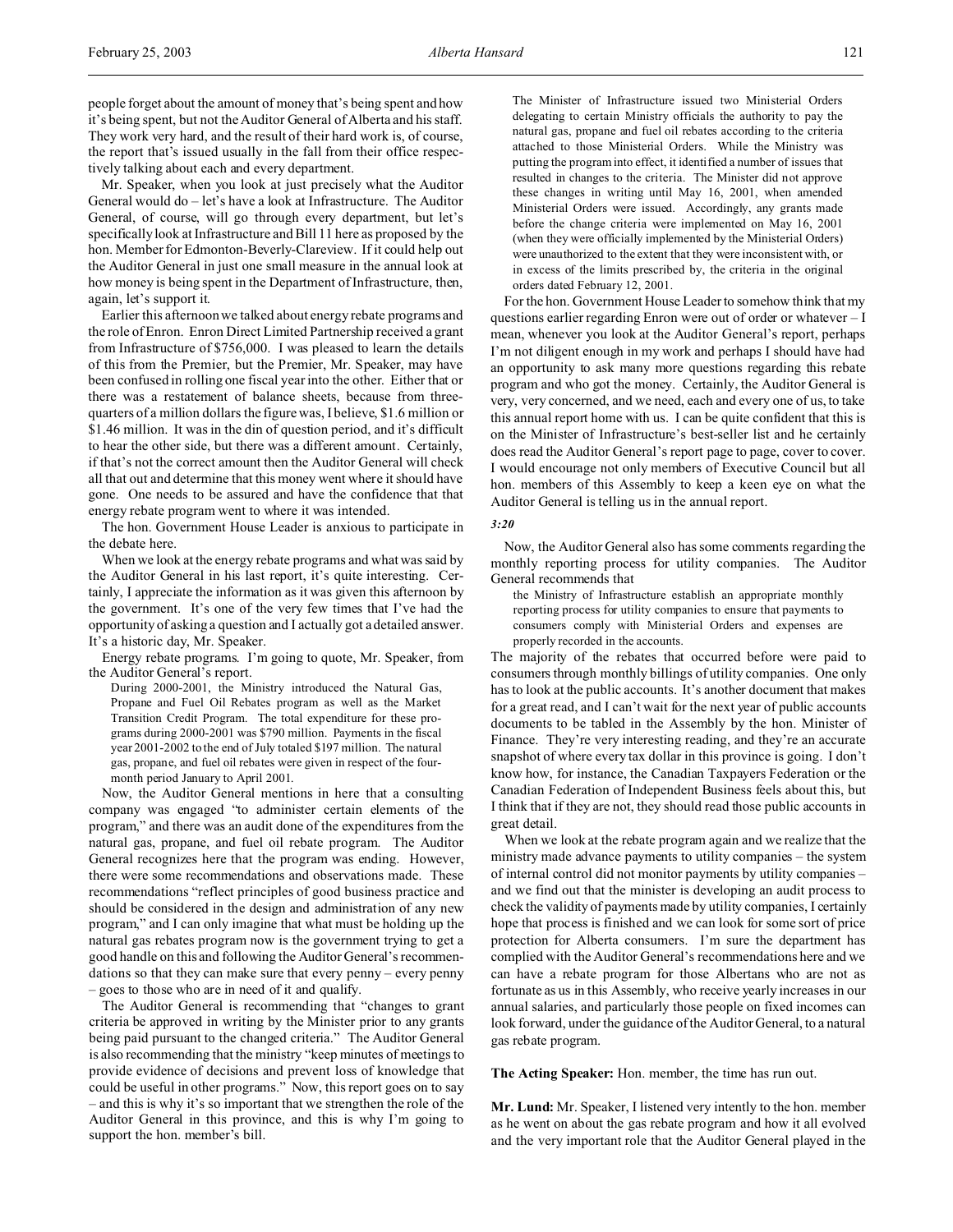auditing and the comments that the Auditor General made, but the hon. member's comments would tend to have one believe that there was something wrong with the payment to Enron and that it somehow didn't fit. Now, I would ask the hon. member if in fact he is indicating that there was some money going to Enron that they were not entitled to and that the homeowners that received that money via Enron were not deserving of those funds, as he seemed to be indicating.

**Mr. MacDonald:** I guess that commentary was posed as a question, Mr. Speaker?

**The Acting Speaker:** Yes. Under Standing Order 29 we have five minutes.

# **Mr. MacDonald:** Yes.

Certainly, if the hon. minister had been listening carefully to what I had said initially, firstly, in the fiscal plan that has been outlined in the public accounts that ended in March of 2001, Enron received a payment of three-quarters of a million dollars from the Department of Infrastructure. Now, the Premier earlier today in question period indicated that that payment was well over a million dollars, and in the noise that was going on here in question period I could not determine if it was \$1.4 million or \$1.6 million or whatever the amount was, but the amount was certainly greater than this. I gave the Premier the benefit of the doubt in my remarks because I thought that surely it must have been over two fiscal years because public accounts ends from one year to the next at the end of March. We'll only have to wait and we'll see what occurs next year, and perhaps there will be an additional \$750,000 or \$600,000 to Enron Direct Limited Partnership in the public accounts. I'm willing to wait. I'm willing to have the patience in that measure.

As far as the whole energy rebate program goes, it's the Auditor General that has questions, and I believe the Auditor General has every right to question and to observe what they audit in a minister's department. The Auditor General is pointing out some very valid concerns. I certainly hope that before the next energy rebate program comes – and I certainly hope it does come – all the wrinkles that were in this first program are ironed out. Surely you've had time since we've seen the price spike in natural gas rebates to do something about it.

Thank you.

**Mr. Lund:** As a follow-up to my original question I believe the hon. member is the chairman of the Public Accounts Committee, and he certainly just indicated that either he is not doing his job as chairman of Public Accounts or their money is being wasted. The fact is, Mr. Speaker, that there was more than one cheque to Enron, and anybody that knows anything about the program knows full well that there were a number of payments in the program and then at the end of it there was a reconciliation of all of the accounts done to make sure that in fact the money went to the people that were entitled to the funds. Of course, the comments that the Auditor General made are very valid, and we take their comments very seriously and do rectify any areas that the Auditor General might think are wrong.

So I guess my question to the hon. member would be: does he see any value in continuing this exercise of public accounts?

**Mr. MacDonald:** Yes, to the hon. Minister of Infrastructure, I certainly see a validity in public accounts, and I would be willing to share with the hon. minister . . . [Mr. MacDonald's speaking time expired]

**The Acting Speaker:** Hon. members, unfortunately, the only time

that we've allocated is five minutes for this Standing Order 29, and that has left us.

The hon. Member for Edmonton-Beverly-Clareview to close debate.

**Mr. Yankowsky:** Thank you, Mr. Speaker. I rise to thank the opposition for their comments and questions in regard to Bill 11, the Auditor General Amendment Act, 2003. The questions will be answered I guess in Committee of the Whole, and thanks again for your positive comments. I urge all members to vote in favour of this legislation, and I call for the question.

[Motion carried; Bill 11 read a second time]

# **Bill 8 Health Foundations Act Repeal Act**

**The Acting Speaker:** The hon. Minister for Health and Wellness.

**Mr. Mar:** Thank you, Mr. Speaker. In 1996 we enacted the Health Foundations Act at the request of health authorities so that they could set up agent of the Crown foundations to help them with fundraising. These foundations allowed health authorities to take advantage of federal tax incentives for donations to the Crown. Those tax incentives were removed by the federal government in 1997. All of the foundations are now disbanded, and the regulations that established them have already expired. So Bill 8, the Health Foundations Act Repeal Act, removes this obsolete legislation from the books. Bill 8 does not affect other health authority fund-raising bodies. The regional health authorities foundations' regulations are outside of the legislation that is being repealed by this amendment act. Under the regional health authorities' foundation regulation regions will continue to operate their own foundations, and they will continue to operate foundations that the former hospital districts had established under the Hospitals Act. Accordingly, Mr. Speaker, I ask this House for support for Bill 8 with the confidence that this support will not affect regional fund-raising efforts.

Mr. Speaker, it's my pleasure now to adjourn debate on this.

[Motion to adjourn debate carried]

*3:30* **Bill 4**

# **Alberta Personal Income Tax Amendment Act, 2003**

**The Acting Speaker:** The hon. Member for Medicine Hat.

**Mr. Renner:** Thank you, Mr. Speaker. It's my pleasure to move second reading of Bill 4, the Alberta Personal Income Tax Amendment Act, 2003.

Mr. Speaker, as I mentioned at the introduction of this bill, this is a fairly straightforward bill that primarily has to do with housekeeping amendments to the act to bring it into conformity with federal legislation.

Members, if I could just take a few minutes to go through a little bit of information on the act, then I'll be more than happy to answer any questions that arise, if any, during the committee stage of debate.

Hon. members, the proposed amendments do the following: clarify rules for calculating the tax liability of various individuals, clarify that total gifts claimed in Alberta for a year are equal to the amount claimed federally for that year, ensure that Albertans receive the intended amounts for the royalty rebate, and increase the equity of the tax system by ensuring that residents of other provinces are not treated less fairly than nonresidents of Canada.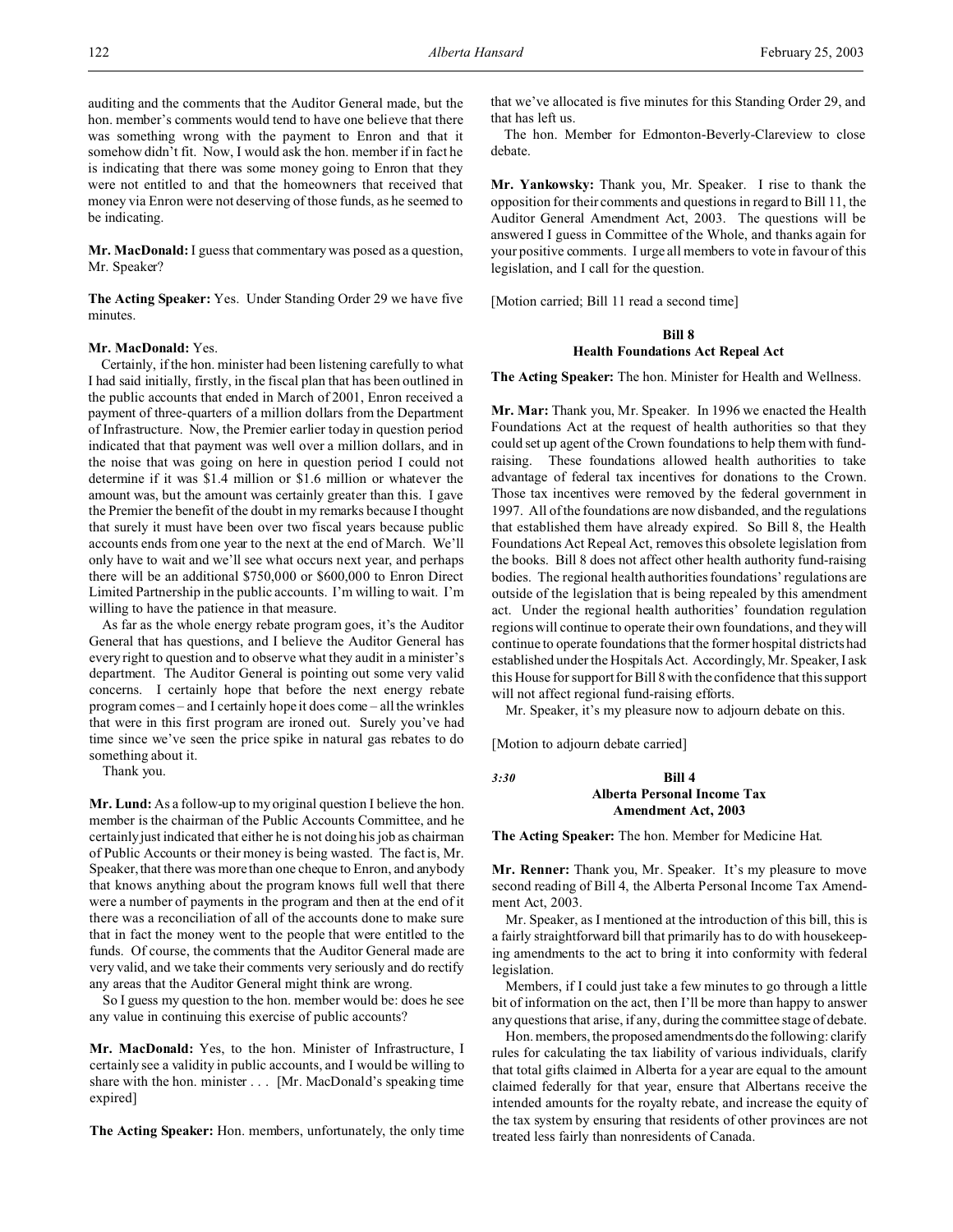Section 6 amendments clarify rules for calculating the tax liability of various individuals, including ensuring that nonresidents are only taxed on the taxable income they earn in Canada and simplifying the rules for calculating the tax liability of deceased individuals. A number of amendments are consequential to changes in the federal act and are required as a result of the tax collection agreement. Other amendments, in particular those made to sections 1, 5, 38, and 39, are consequential to the amendments to section 6.

Section 11 amendments clarify that the total gifts in any tax year for provincial purposes are equal to the total gifts that are claimed in that year for federal purposes.

Amendments to section 25 are consequential to amendments that were made to section 48, the minimum tax provisions, in the spring of 2002, and amendments to section 48 resulted in the value of royalty tax rebates for minimum taxpayers being smaller than intended. The amendments to this section will rectify this situation.

We also want to ensure that residents of other Canadian provinces will receive the full political donations credit and royalty rebate. Currently the legislation allows nonresidents to claim the full amounts of these credits but only allows residents of other provinces to claim a prorated amount.

Finally, amendments to section 42 will clarify the order an individual must use when applying for various credits to their tax liability.

I ask members of the Assembly to support Bill 4. Thank you, Mr. Speaker.

**The Acting Speaker:** The hon. Member for Edmonton-Gold Bar.

**Mr. MacDonald:** Yes. Thank you, Mr. Speaker. At this time I have two questions, please, for the hon. Member for Medicine Hat, and the first is in light of the comments from the Minister of Infrastructure.

**The Acting Speaker:** Hon. member, the provisions of Standing Order 29 don't apply to the mover. I recognized you to speak on the bill.

**Mr. MacDonald:** Oh, goodness. I apologize, Mr. Speaker. I was just anxious to ask some questions.

**The Acting Speaker:** The hon. Member for Edmonton-Glengarry.

**Mr. Bonner:** Thank you very much, Mr. Speaker. I do have a few brief comments here on Bill 4, the Alberta Personal Income Tax Amendment Act, 2003, and I do thank the hon. Member for Medicine Hat for sponsoring this particular bill. As he has mentioned, the object of this bill introduces amendments to provincial legislation to bring it into harmony with federal personal income tax legislation.

Just by way of background to Bill 4, Mr. Speaker, there was an Alberta Personal Income Tax Amendment Act that was passed as Bill 21 during the session in the spring of 2002. This bill added a subsection (6), dealing with the provision for taxing Canadians who live outside of Alberta a proportion of the taxation year, to section 6, Amount of Tax Payable, of the original act.

Now, then, as well, Mr. Speaker, the majority of amendments being presented in Bill 4 are modifications to the existing act for the purpose of clarifying the language, making this act consistent with the federal act, and making this act consistent with itself. Because of its nature and because it is a housekeeping bill, we certainly will support this bill.

I would also like to note in the discussion here today, Mr. Speaker, that there are only two significant changes found in Bill 4. The first change is that subsection (7) is added to section 6, Amount of Tax Payable, and the additional subsection outlines how the Alberta Personal Income Tax Amendment Act should be read in the case of an individual who died during the calendar year. In that case, taxes will be calculated based on income earned during the taxation year.

Now, as well, a second significant change to Bill 4, the Alberta Personal Income Tax Amendment Act, 2003, is a change to section 39, Business Income in Alberta. This section, Mr. Speaker, falls under division 5, Restrictions on Credits, and Bill 4 removes political contributions and royalty tax rebates from the calculation that determines the maximum amount that can be deducted under various sections in the Alberta Personal Income Tax Act. This change will likely impact the amount available for deductions.

Now, then, as well, Mr. Speaker, there are other matters that this particular bill does introduce and does speak about, but these are quite minimal and really should not require an awful lot of debate, and I do look forward when we do get into Committee of the Whole to make some more comments at that time.

So with those comments, Mr. Speaker, I'll cede the floor to any others that wish to make some comments on Bill 4. Thank you.

**The Acting Speaker:** Hon. members, just for your clarification the five minutes allocated under Standing Order 29 do not apply to the first two speakers. They apply to subsequent speakers.

Hon. Member for Edmonton-Gold Bar, are you rising to speak on the bill?

**Mr. MacDonald:** Yes, please.

**The Acting Speaker:** The hon. Member for Edmonton-Gold Bar.

**Mr. MacDonald:** Thank you very much, Mr. Speaker. I will be brief at this time. I have two questions in regard to Bill 4, the Alberta Personal Income Tax Amendment Act, 2003, for the hon. member, and if they're answered in committee or in the routine of the debate, that's fine.

Earlier in the hon. member's remarks the member stated that we have to ensure that Albertans receive the intended amounts for the royalty rebate, and I am hopeful that we could get a clarification on this, please. What precisely are we talking about here to ensure Albertans receive the intended amounts for the royalty rebate? If I could get some clarification on that, I would be very grateful. Also, in regard to I believe it's section 39, how will this change, if at all, the way political contributions in this province are dealt with?

Those are my questions, and in the normal course of debate, Mr. Speaker, I certainly will await an answer. Thank you.

# *3:40*

**The Acting Speaker:** Standing Order 29 kicks in now. The hon. Member for Medicine Hat to close debate.

**Mr. Renner:** Thank you, Mr. Speaker. I've listened to the comments and questions of the members who have spoken on this bill, and while I could probably answer most of the questions today, I think it's probably most appropriate to wait until the bill comes back to the House in the committee stage, and I'll have much more detailed answers prepared.

At this point, then, I would ask that we call the question on Bill 4.

[Motion carried; Bill 4 read a second time]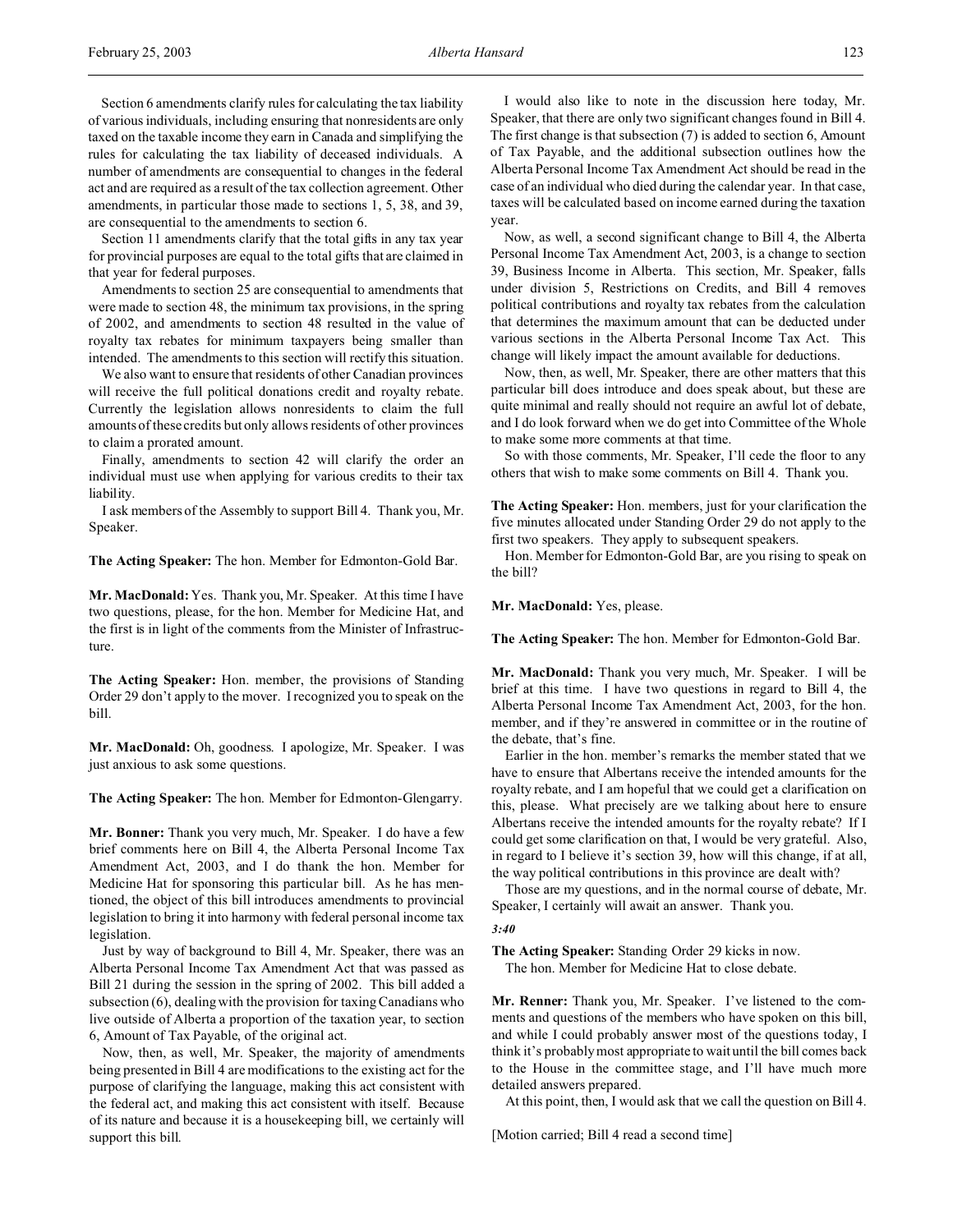[Adjourned debate February 24: Mr. Cardinal]

# **The Acting Speaker:** The hon. Member for Edmonton-Centre.

**Ms Blakeman:** Thanks very much, Mr. Speaker. This bill was introduced very briefly last night by the minister responsible. At this point my understanding is that there is support in principle for the bill. It has three purposes: to mandate a unique identifier code to help with the tracking and enforcement of exploration projects, equipment, and companies; to allow inspectors of exploration projects to increase their scope of work. It allows the adoption of codes from other industries into the exploration regulations, and it's also allowing the minister to issue stop orders. So this amendment is really only dealing with the exploration part of the larger Mines and Minerals Act. As I said, we're expecting to support this, although there are a few reservations that have been brought forward.

It does give some good clarification of the act, and it's also giving sharper teeth to the enforcement of the act. If there's one thing that I hear about sort of consistently in this area from my constituents is that they don't understand why something would happen and why no one knew about it, and a big part of that is monitoring and enforcement. I know that when the government looked to lay off a number of government staff to have smaller government, I don't think people recognized that the first people to go would be those frontline staff who provided the monitoring and enforcement work for the department. So I'm pleased to see that there is a stronger enforcement coming back in here with more power going to the inspectors and also allowing the minister to issue stop orders if necessary. It is also mandating, as I said, the unique identifier code, which should benefit again the monitoring and enforcement and the administration of the act.

Where we have issues with the amendment is the automatic adoption of codes from other industries, which we think could be problematic. There are too many references to regulations which are not spelled out. The contents are not known. So we're saying: well, we'll happily accept all of this, but what exactly are we accepting, and what's in the other regulations that are being linked to this or added on or accepted?

There is an additional concern that the minister is empowered to exempt almost anything from the act and its regulations. I would hope that the government wouldn't take this to the extreme, but it has happened before where we have a minister that can exempt virtually anything, then they do, and I think that that rather undermines the purpose of the whole act. So we have to be very careful about how that power is used. I think there's a positive side to what's being proposed here. We just have some reservations about the escape clauses, the ability of the minister to exempt things, and this inclusion of references to regulations from other industries into these exploration codes.

There are a number of sections in the bill that are mostly housekeeping, which is appropriate. I know that the government has been attempting to go back and look over its legislation and try and update it, and that's a very positive thing, I think. Certainly, I've been one to complain in the Assembly before that the legislation is antiquated in some cases because nobody has ever checked it or updated it. So I'm pleased to see that there is some updating here, a bit of housecleaning and housekeeping going on, things like updating the name and including the name of the former act where it needed to be. That sort of thing needs to come through the Assembly, but I recognize that it is, in fact, just housekeeping.

There are sections here that talk about giving the cabinet consent to reconsider "decisions of the Minister [regarding] this Act, the regulations or an agreement." This is not a major change, but it is an explicit reference to the ability of cabinet to reconsider the decisions as the next logical step after reviewing the decisions. So reviewing the decisions of the minister.

We're also looking at changes that allow the minister to exempt operations being defined as exploration rather than devolving this power to a regulation. So we wonder why any operation would be allowed to be exempted from their rightful definition of exploration, but it's not that big an issue here. I think the real issue is: why is the power being given to the minister rather than to the regulations? Shouldn't these decisions be accountable to cabinet?

We have some tweaking of words in certain sections. I do notice that in one subsection the minister is being allowed to "exempt a person who proposes . . . exploration from the requirement" of operating with an approved exploration program. We're wondering why. I'm looking for justification from the government on this change. Surely, if there is a person who is proposing an exploration, they should be operating within an approved exploration program. Why would they be separated from it or exempted from it? So I'm looking for why this has been brought forward and proposed.

I'm just looking to see if we have any other really explicit concerns, and I'm not seeing that many. As I say, I think it's a good idea to update it, to clarify the language, certainly, to allow for stronger monitoring and enforcement, and I'm particularly pleased to see the stronger enforcement provisions, but I do have concerns whenever we've got a minister that can operate unilaterally, particularly to excuse an individual or a company from the requirements that everybody else is expected to conform to. That becomes a question of equality then, and in understanding the government's constant talking about level playing fields and free market forces and all of that, I think the point is that it's supposed to be an equal opportunity for everyone to compete and thrive. But if you start taking some organizations or individuals off to one side and saying, "You get special treatment because you don't have to conform to this particular regulation," then we've got a problem. It has to be pretty clear why that agency or individual is being allowed not to have to conform. I think it should be public and well publicized if there's a good reason for doing this, but I've yet to hear the explanation from the government as to under what circumstances or situations they would be expecting to make use of that particular provision in the legislation.

Now, I know that our critic is looking forward to making additional comments on this as soon as she is available to do so, but at this point I'm happy to have had the opportunity to speak briefly in second reading on Bill 9, the Mines and Minerals Amendment Act, 2003.

Thank you.

*3:50*

**The Acting Speaker:** The hon. Member for Edmonton-Gold Bar.

**Mr. MacDonald:** Thank you, Mr. Speaker. One has a quick look at Bill 9, the Mines and Minerals Amendment Act, 2003, and certainly there are questions for the hon. Member for West Yellowhead and the hon. Member for Whitecourt-Ste. Anne. One looks at this, and one has to wonder if these changes are being made to accommodate the further development of the diamond industry in northern Alberta, and perhaps this would even be of some assistance in accommodating potential development of the coal bed methane industry in this province.

Now, I have questions regarding this legislation. When you think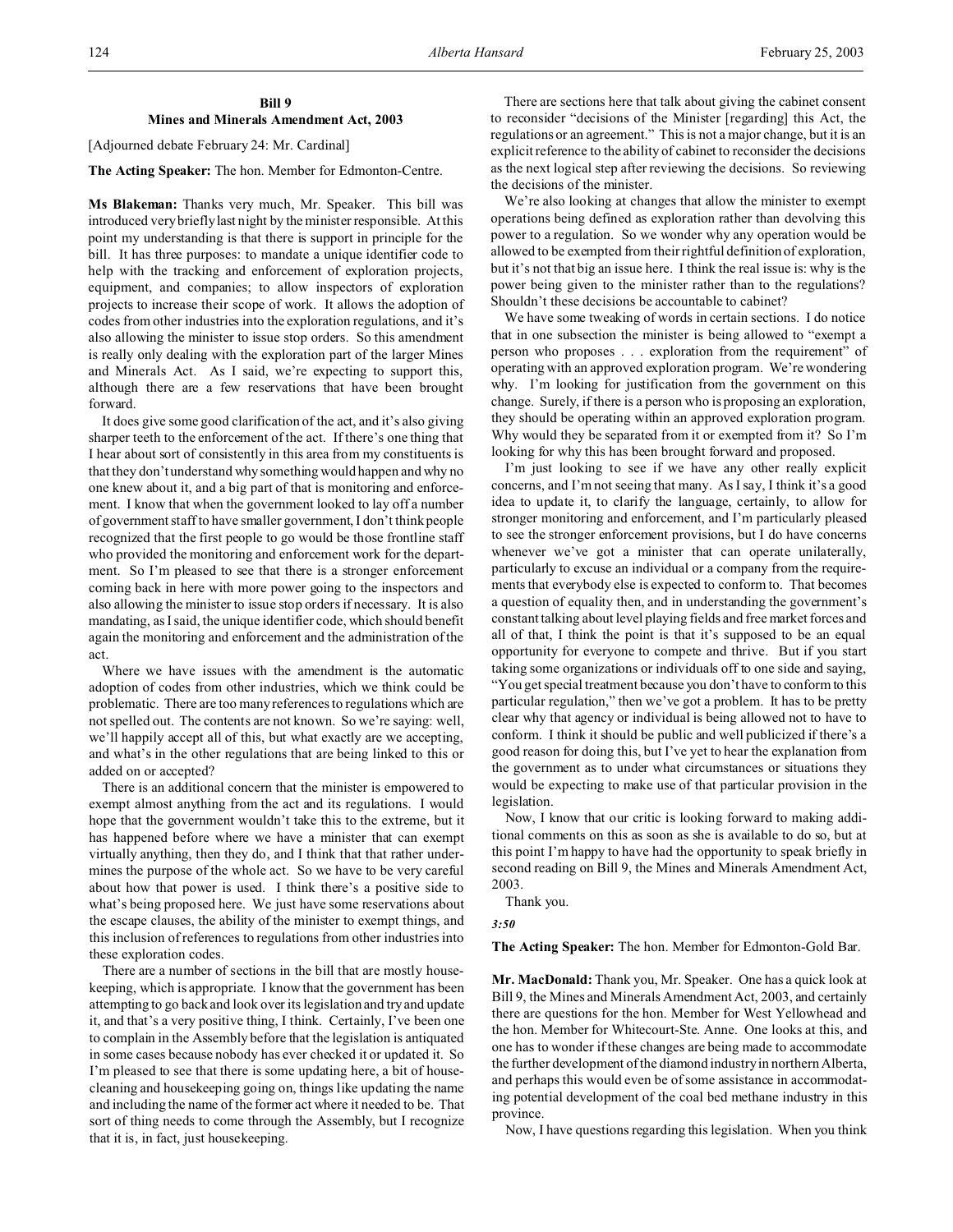that the Minister of Energy is talking in the newspapers about diamonds being his best friend, certainly it's not electricity prices and deregulation. We see the success of the diamond mining industry in the Northwest Territories and some of the potential for development here, the enthusiasm the hon. Member for Whitecourt-Ste. Anne has for that industry to develop north and a little bit east of Whitecourt. I certainly hope that this establishment has not become a victim of globalization, but at the Blue Ridge tavern there are some regulars there who have for 20 years predicted that diamond mining will be a viable industry in this province, Mr. Speaker. I certainly hope that they are right.

Getting back now to coal bed methane, I don't know if this bill is addressing this specifically or not. It is difficult to develop coal bed methane where there are large holdings of private land. If someone on the government side of the House could explain the definition of private lands here and if this definition is an attempt to iron out the difficulties there will be for coal bed methane production.

# [The Speaker in the chair]

In southern Alberta there are certain companies doing testing on coal bed methane production. I was hoping at one time to visit one of those test sites, but my hopes were dashed when the public relations person from that company said: "Thanks, but no thanks. We don't want to see you there on our property. You can certainly meet with some of the people or talk to them by telephone."

#### **Ms Blakeman:** Did they run you off?

**Mr. MacDonald:** Well, they didn't exactly run me off; they didn't invite me, in the first place, to run me off.

They were lukewarm to the idea, and I was sort of disappointed because I thought that the more anyone knows about the development and the potential of coal bed methane in this province, the better off all parties would be. Certainly, this was top secret, as far as I was concerned, and I thought: oh, well, if you're going to be that way, I'll just go to the Internet. I did, and I was surprised to learn of some of the success stories of coal bed methane and some of the problems.

Now, Mr. Speaker, I don't know if Bill 9 is the legislative route to deal with those problems. Certainly, when you consider what we can do here – and I'm not suggesting for a minute that the Minister of Energy or any other minister in this province, as a matter of fact, would adapt codes that are used for the production of coal bed methane in the Powder River basin by our neighbours to the south. Water is just drawn off those coal bed methane deposits and left on the surface. Now, the hon. Member for West Yellowhead may think that that's a good idea, but I'd bet many of the constituents out there would not, that water just left on the surface. It's not working out in America, and I can't see how it would work here. But there may be a good potential use for that water, and that would be to enhance oil recovery. We've discussed this in this Assembly before.

If we were to simply adopt the code that is occurring in the Powder River basin, I think we would be looking at an environmental nightmare, but perhaps this government has other plans and they've got some sound solutions to the problem of that water just being left on the surface. A large percentage of that water cannot be used for anything, really, because, unfortunately, it has virenium, it has mercury, and it has traces of arsenic in it. So to leave it on the surface is not the answer, even though you can in the short term get this increase in natural gas production through the use of the coal bed methane.

I'm told in estimates debates here last spring that 8 percent of

America's lower 48 production is coming from coal bed methane, and it looks like we're going to have the same potential here. With a little bit of research and thought I think we may be able to avoid some of the mistakes that have been made to the south of us as far as the environment is concerned. Now, if the intent of this bill with these amendments to the Mines and Minerals Act is to facilitate the further development of the coal bed methane industry, well, then, certainly that has merit.

Mr. Speaker, when one also considers the diamond industry in this province, and if it's in its infancy, as has been suggested by the hon. Member for Whitecourt-Ste. Anne, then it is something that we have to foster and encourage but not for one moment at the sake of the environment. I have the same cautions that were echoed by the hon. Member for Edmonton-Centre, and that is that one would have to keep an eye on the discretionary powers that have been left to the minister. Ministerial power has been known, unfortunately, to be not in the interests of all those concerned.

With those questions regarding the Mines and Minerals Amendment Act, Bill 9, I shall cede the floor to another colleague of the Assembly. Thank you.

#### *4:00*

**The Speaker:** Hon. Member for Edmonton-Glengarry, my understanding, sir, is that you've already spoken. Is this not correct?

**Mr. Bonner:** To Bill 9? No, I haven't, Mr. Speaker.

**The Speaker:** No? Okay. My information is wrong. Please proceed.

**Mr. Bonner:** This is to speak. If there are questions with respect to  $\ldots$ 

**The Speaker:** First of all we're going to deal with the questions that would be in order. Are there questions for the hon. Member for Edmonton-Gold Bar?

Then the hon. Member for Edmonton-Glengarry.

**Mr. Bonner:** Thank you, Mr. Speaker. It is indeed a pleasure to rise this afternoon and speak to Bill 9, the Mines and Minerals Amendment Act, 2003. It is a bill that is sponsored by the Minister of Sustainable Resource Development, and I think it's a very timely bill, particularly, in fact, for the reasons that were outlined in a letter that I tabled here today by the Northern Oilfield Contractors Association.

We are having these difficulties in northern Alberta right now. As the hon. Member for Edmonton-Gold Bar has indicated, with the potential of huge diamond mines in northern Alberta – certainly their geologic exploration has indicated the presence of kimberlite, which of course is the ore from which we mine diamonds. Kimberlite is present in a number of areas in northern Alberta, and certainly for the benefit of all Albertans and particularly the residents of northern Alberta I think it is essential that we do have some type of legislation in place which is going to try to eliminate the problems that we currently are encountering in northern Alberta. I know that all parties that are involved with these difficulties are certainly working hard to come to some sort of a reasonable solution that will benefit all parties.

When we look at Bill 9, the Mines and Minerals Amendment Act, it does have a number of highlights which I think are very proactive, which will certainly give guidelines to the people who are going to be putting in the effort and the companies that are going to be developing sustainable resources in the province. It will be pro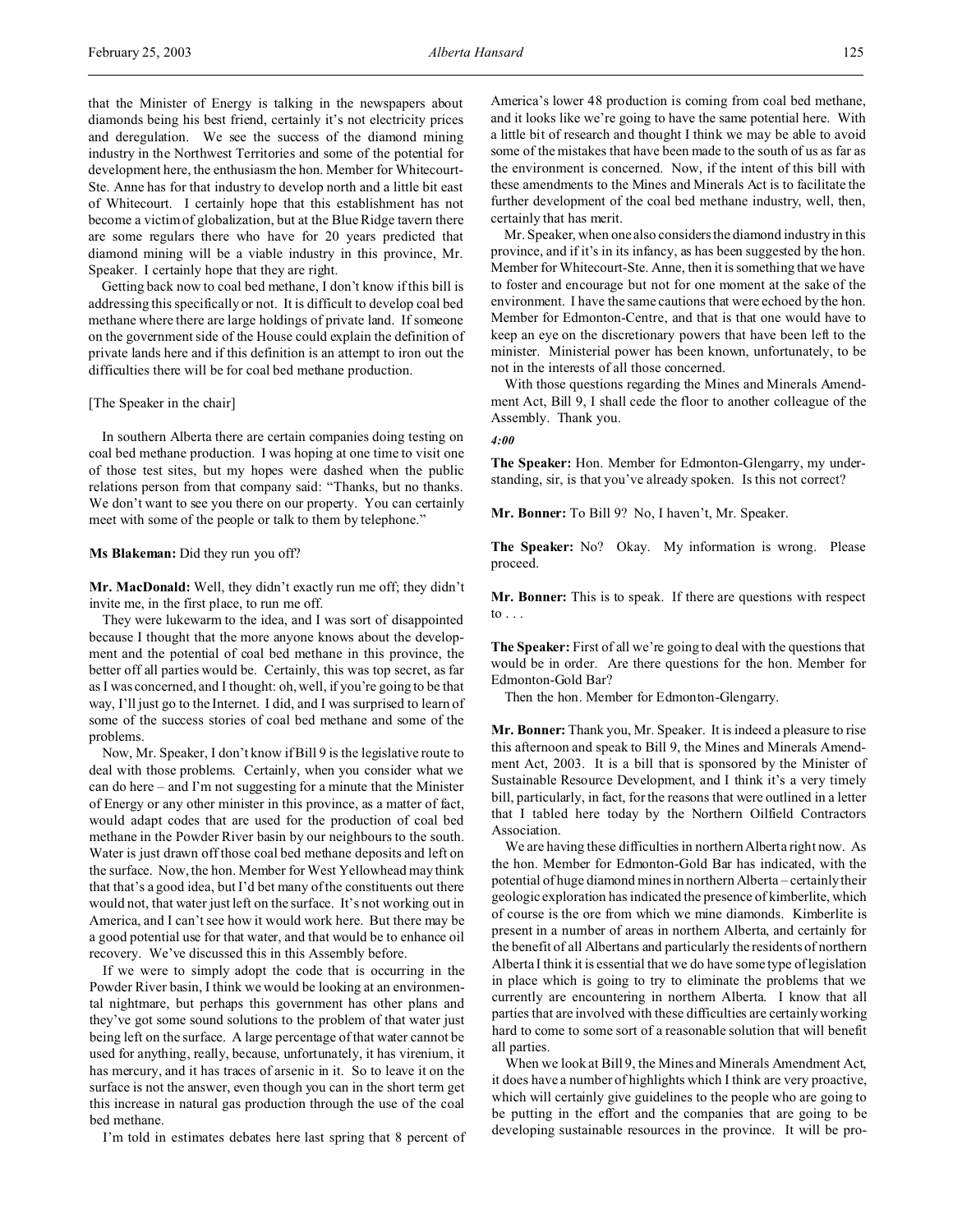active to the point that, hopefully, a lot of difficulties will be eliminated and the development of these resources can continue uninterrupted.

One of the highlights that I was particularly glad to see in this piece of legislation, Mr. Speaker, was that this will allow for the mandating of a unique identifier code that will help the monitoring and tracking of exploration projects and equipment. In the sparsity of northern Alberta this would certainly be a great asset.

Now, then, as well, this particular bill will allow inspectors unencumbered access to exploration sites. Certainly, for the benefit of many concerns that we do have surrounding exploration sites, this will give Albertans a knowledge that people are on the scene that will take care of all safety and environmental concerns that they have.

As well, I see that Bill 9, Mr. Speaker, allows the adoption of codes wholesale into regulations, and once again we see that this will allow certainly a pretty tightfisted approach when it comes to the monitoring of what is happening. This bill will also allow the minister to issue a stop order on exploration projects. Once again, I think that this is a very good highlight of the bill. Any time these inspectors do come up with irregularities that they are not in support of, in this particular case it will allow the minister the power to issue a stop order on exploration projects.

Now, then, I see a couple of other highlights here. This bill will delegate much power to unknown regulations, and once again I do have some concerns when we start putting a lot of legislation into regulations. Certainly, at some point many of these should be debated on the floor of this Assembly, and all parties in the province should have knowledge of them. As well, I would like to hear additional debate, Mr. Speaker, and certainly further clarification on the highlight that this particular bill has provisions so that the minister can exempt pretty much any project from regulations. That to me raises a red flag, that we do have to have a situation where we do not have these types of powers in the hands of one particular person.

When the hon. Member for Edmonton-Centre was going through the bill, she did some analysis, and there were a few points that she was unable to make. I would like to continue where she left off, particularly under section 6(a). We are a little confused as to what is really going on in this particular subsection. Certainly, once we do get into Committee of the Whole, we will have the opportunity to get greater clarification, so I won't go into that too far at this point. There is no easily discernable subject of the sentence, which makes it virtually impossible to interpret. It would appear that cabinet will make regulations "respecting the research, testing, authorization or approval" of products described in the regulations.

Essentially, Mr. Speaker, the government is setting up a program which would have far-reaching powers as to what techniques and encryption can be used for exploration in Alberta. You know, this again gets back to a discussion we had during question period today as to: what do we do when it comes down to technologies? We see, for example, with hazardous wastes that we have old technologies which use incineration, and certainly that is not a state-of-the-art type of procedure for disposing of hazardous wastes. There are newer technologies in incineration, and we would like to see that they would be included in this particular bill and that any minister would not be able to say which technologies are used and which aren't.

As well, in section 6(b) we want to look at whether or not this subsection should allow the government to make regulations regarding the use of UINs. These unique identification numbers, I think, in some ways are definitely a very reasonable provision for the implementation and for their use here in the province.

# *4:10*

Now, then, as well, I see that in section 6 there is just some housekeeping in section (d). Under (e) this breaks up section (j) in a manner corresponding to section (c) in the amendment. So there was no substantive change here. Section (f) delegates to cabinet the power to set the powers and duties of a person conducting an investigation or inspection and the responsibilities of those being investigated. This certainly makes sense, and I'm glad to see its inclusion in the bill.

One other point here under section 6 that I would like to discuss is (g). This particular clause repeals the clause that cabinet may make regulations respecting the exemptions of operations from the exploration part.

Overall, Mr. Speaker, as I mentioned earlier, I certainly think that Bill 9, the Mines and Minerals Amendment Act, is a proactive bill. I think it is something that all contractors are going to be quite happy to see, and I think that by putting these regulations into effect and these laws into effect at this particular time, it will serve us well as Albertans down the road.

I thank you very much for this opportunity to make some comments on Bill 9.

**The Speaker:** Hon. members, Standing Order 29(2)(a) is available should there be questions for the hon. Member for Edmonton-Glengarry on this subject.

[Motion carried; Bill 9 read a second time]

# **Bill 6**

# **Justice Statutes Amendment Act, 2003**

**The Speaker:** The hon. Minister of Justice and Attorney General.

**Mr. Hancock:** Thank you, Mr. Speaker. It's my pleasure today to rise to move Bill 6, the Justice Statutes Amendment Act, 2003.

Members will recognize that it's been somewhat customary for us in the last number of years to bring forward modest amendments to a number of justice statutes in one bill, and that's the nature of the Justice Statutes Amendment Act today, which proposes amendments to the Judicature Act, the Petty Trespass Act, the Trespass to Premises Act, and the Young Offenders Act. I'll take a moment to go through and talk about each of those proposed amendments.

The Judicature Act. The definition of judicature in the *Oxford* dictionary is: the administration of justice or the judiciary. So it's obviously an act which deals with the administration of justice. In any event, Mr. Speaker, the amendments that are provided to that act in Bill 6 relate to two separate areas.

The first is with respect to section  $32(a)$ , where the bill proposes to strike out the masters and judges from that section. Now, that section 32(a) deals with the appointment of judges and masters and essentially provides that the Judicial Council may "consider proposed appointments of persons as masters, judges and justices of the peace and report its recommendations to the Minister of Justice and Attorney General."

I'd just report to the House that for the past three years we have had a two-stage process in place with respect to the appointment of Provincial Court judges, and that, of course, came into effect after a report that was done by the Member for Calgary-Lougheed, a review of the appointment process and the court process which recommended that there be a committee, which was subsequently established and called the Provincial Court Nominating Committee, to allow for public input into the selection process. So the process, essentially, since the inception of that committee has been a twostage process.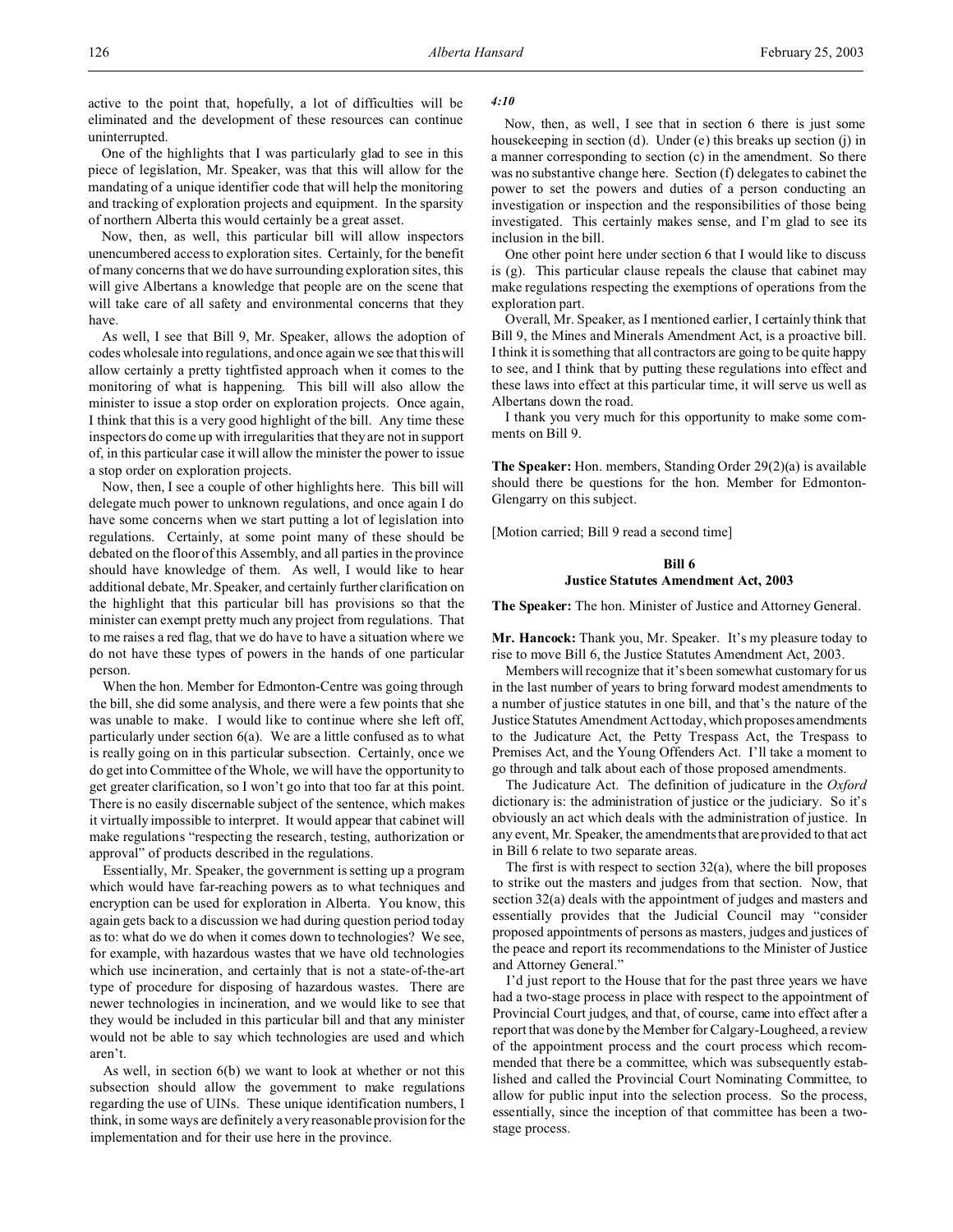First of all, applicants who wish to be considered for the provincial bench sent their applications in and were interviewed by the Judicial Council. For the record the Judicial Council as set up in the Judicature Act is comprised of the Chief Justice of Alberta or a designate, the Chief Justice of the Court of Queen's Bench or a designate, the Chief Judge of the Provincial Court or a designate, the president of the Law Society of Alberta or a designate, and two members appointed by the Minister of Justice and Attorney General. Once interviewed by the Judicial Council, recommendations are sent forward as to whether the candidate is recommended, highly recommended, or not recommended, and those that are recommended or highly recommended go on a list. Their application remains open for three years, and they could be appointed from that list.

Well, as I indicated, when the process was changed and the Provincial Court Nominating Committee was established, there became a second stage to the process. The nominating committee essentially consisted of eight members appointed by the minister, and these eight members represented the geographic diversity of the province and brought into the process an opportunity for the public to be involved in interviewing and helping to select candidates for the bench so that the public's interest could be represented in the process. I must say, Mr. Speaker, that in the three years that I've had the honour of serving as Minister of Justice and Attorney General, the process has worked exceedingly well. So why change it?

Well, it is a cumbersome process, and it's a process which is a bit redundant because of the two committees that need to hear from an applicant. So what we're doing and what this rather modest amendment to the Judicature Act allows for is to take the Judicial Council out of the process but in essence merge the same type of membership with the existing Provincial Court Nominating Committee process so that we have both representations on one committee. This will allow us to establish a single Provincial Court nominating body, which will fulfill the functions which are currently carried out by the two bodies.

Although it's not in the act, I can advise members that the new body will consist of up to 11 members, will include a chair appointed by the minister, will include the Chief Justice of the Court of Queen's Bench or designate, the Chief Judge of the Provincial Court or designate, the president of the Law Society or designate, and up to seven members to be appointed by the minister. By increasing the number of people on the committee, ensuring that more than 50 percent of the members are added through ministerial appointment, there will be greater public involvement in the new body and will allow for a balance that reflects the demographics and the regions of the province. The authority of the minister to appoint the chair and seven other members ensures that the public interest in the judicial selection process is served.

Mr. Speaker, there's often been comment and discussion about how judges are chosen and whether there ought not to be some public review process. We are regaled from time to time with the opportunity to see a process in the United States where a Senate confirmation committee gets to grill somebody on their background. That whole process was reviewed by the Member for Calgary-Lougheed's committee and, I think, quite rightly came to the determination that while there ought to be a process for public involvement and public knowledge in the selection process, it ought not to be a public process which subjected any potential candidate to that type of public grilling. The compromise I think has worked exceedingly well. The new committee I think will take it one step further and work even better, and I might say with just a nod in the direction of the Member for Calgary-Lougheed that the process we're going to now is the one that she actually recommended at the time. All things in due course.

There are two other minor amendments to the Judicature Act which I'd like to highlight as well. As people may have heard in the media, there have been some security incidents at Alberta courthouses in recent years. Alberta Justice has worked with a committee representing judges and justices in all three levels of the court and officials from the Alberta Solicitor General to deal with courthouse security problems. We believe that it is important that the courts remain open and accessible to all Albertans, and we don't want them to become armed camps. However, we do want to ensure the safety and security of everyone working in or conducting legitimate business at a courthouse. On that review it was found that the definition of courthouse in the act was too restrictive in that it excluded portions of a building not used in connection with the courthouse. It was believed that that narrow definition could possibly inhibit an ability to set up, for example, appropriate perimeter security and to deal with those sorts of issues. In the current act it states that the Minister of Justice "may appoint persons as security officers for the purpose of providing security in a courthouse," so the section will be amended to clarify that the minister may either appoint individuals or an entire "class of persons" as security officers.

#### *4:20*

So two relatively minor amendments but amendments, I think, with important connotations for Albertans, the first being to expand and continue the public role in helping to select members for the provincial bench and the second to enhance our ability to provide security for the courthouse, for the judiciary, and for all of our employees who work in support of the administration of justice.

The second bill which is being amended by the act is the Young Offenders Act. As all members again will know, after numerous false starts the federal government did pass a new Youth Criminal Justice Act to replace the old Young Offenders Act at the federal level. While many provincial jurisdictions were very concerned about what was in the Youth Criminal Justice Act and how it was being brought forward and the process of consultation – and there was in that case, Mr. Speaker, a very extensive program of consultation – the fact remains that the act has been passed and is coming into effect April 1 of this year. It will bring in a new regime of activity with respect to how young people are dealt with in the criminal court system. Members will know that the federal government is responsible for passing criminal law, so our Young Offenders Act is not a criminal law statute in terms of creating criminal offences but, rather, a statute aimed at the administration of the law and, of course, inclusion of provincial offences into the youth justice process.

The amendments, then, that we are bringing in under Bill 6 are essentially to align our provincial Young Offenders Act by changing its name to the Youth Justice Act and aligning the terminology that we have so that there's a common terminology between the federal act and the provincial act. For example, "disposition" is being replaced with "sentence"; "youth court" will become "youth justice court"; "community service" will become "extra-judicial sanctions." Again this is not our terminology, but that's changing the terminology so it matches the terminology which was passed in the new Youth Criminal Justice Act.

Another important amendment to the legislation is an increase in the maximum fine from \$500 to \$1,000 for provincial offences committed by young people. Under federal youth criminal law the maximum fine has been \$1,000 since 1984, will continue to be \$1,000 under the new legislation. The provincial maximum of \$500 has never been increased since the inception in Alberta of the Young Offenders Act in 1984, and it was decided that this was an appropri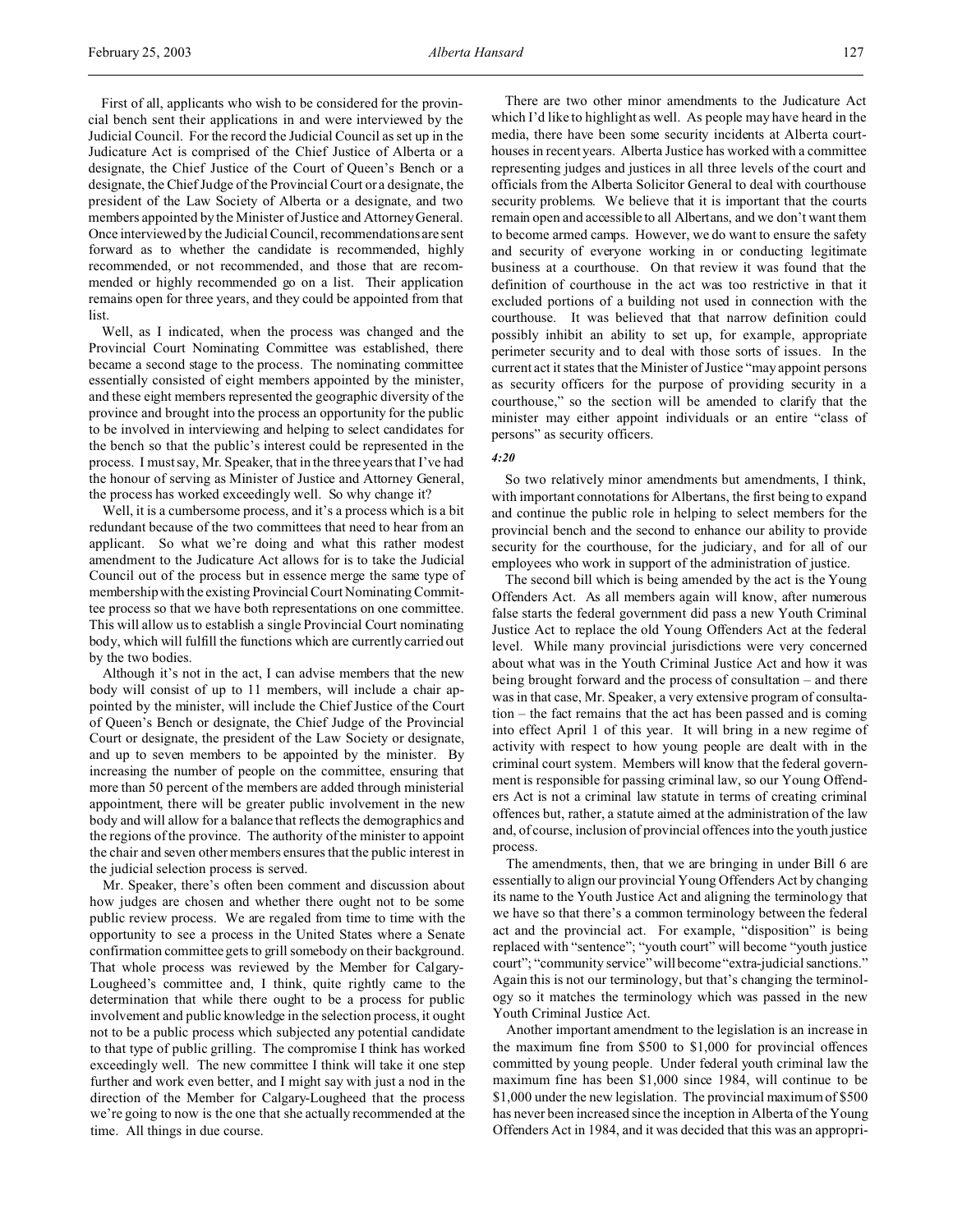ate time to again match our maximum penalty with the federal maximum penalty.

Section 15(5) of the provincial act is also being amended to provide the court with the flexibility to impose combinations of fines, probation, and community service work. Previously under the Young Offenders Act the court could only impose a fine or community service or probation. The change will allow the court to provide meaningfuland appropriate dispositions to young offenders based on the nature of the offence, the individual circumstances, and the discretion of the court.

Under current legislation, as well, the young person has the right to consult with legal counsel or a parent or the appropriate adult before giving a statement. The act will be amended to provide reasonable opportunity to consult with counsel and either a parent or an appropriate adult.

So again modest amendments to the Young Offenders Act now to make it called the Youth Justice Act to align it with the federal act, and while we're not in complete sympathy with all of the changes that the federal government made in the Youth Criminal Justice Act, it is our job to administer the justice system in the province, and we have to make it as open and as accessible and as understandable to the people of the province of Alberta as we possibly can, and an alignment is certainly in order to do that.

Two other acts included in Bill 6, the Justice Statutes Amendment Act, 2003, are the Petty Trespass Act and the Trespass to Premises Act. I would just indicate to the House that a review of those two acts, while modest again, makes some significant changes. The Member for Little Bow brought these to my attention some time ago when he asked about the Petty Trespass Act and the penalties that were available and why the act was not effective in allowing people to deal with intruders to their property, and following that being brought to my attention, I took the opportunity to review the acts and determine that, in fact, there were two significant problems with those acts.

One problem was that the fine was \$100 and had been \$100 since who knows when and certainly was not a deterrent to most people, but more importantly a charge under the Petty Trespass Act or under the Trespass to Premises Act could only be brought by the landowner. So the landowner had to go through a process of finding a justice of the peace and swearing out information, and it was all too cumbersome a process to make the acts effective.

What we're proposing in the Petty Trespass Act and the Trespass to Premises Act is to simplify the process of laying charges under the two acts as well as to increase the maximum fines so that the penalties can better match the nature of the offence. The maximum fines under the acts would be increased to \$2,000 from, as I said before, \$100 under the Petty Trespass Act and \$1,000 under the Trespass to Premises Act, and now any person who believes on reasonable, probable grounds that an offence has been committed may swear a complaint in front of a commissioner of oaths, and this means that, amongst others, a peace officer can lay charges. So now these acts will operate in the same manner as most other provincial offence acts, and in fact if somebody is trespassing on your property, won't leave, is causing damage or whatever, you could actually ask the police to lay a charge.

We'll also be making amendments to the regulations under the Provincial Offences Procedure Act so that the charge can be in the nature of a ticket which could have a specified penalty, so again to ease the process and make the acts more usable by Albertans. Now, the peace officer may have the alternative, of course, of actually issuing a summons requiring a trespasser to appear in court if the nature of the offence was such that it required it.

So the changes to those two acts are to make the acts usable and

to allow members of the public to protect their property from trespassers by invoking the provisions that are set out in those acts and using them.

I might just add that we have two acts. The Petty Trespass Act is essentially an act which would be utilized in a rural area or with respect to bare land, and the Trespass to Premises Act is an act which would be used probably in a more urban area or more particularly with respect to buildings such as shopping centres or those sorts of areas. It's an interesting history as to why we have the two acts rather than one act, but that's perhaps a story for another day. [interjections] No. I think that would be a prudent place to stop.

I'll cede my place, then, and let the hon. member opposite speak.

**The Speaker:** The hon. Member for Edmonton-Centre.

**Ms Blakeman:** Thanks very much, Mr. Speaker. I'm pleased we've been able to arrange between the minister and myself to be able to look at second reading of this Justice Statutes Amendment Act this afternoon, which is a slight change in schedule but suits both of us, so that's great.

#### *4:30*

This is an omnibus bill. It is changing a number of different statutes, and the minister has done quite a good job of sort of walking through what all of those are. We are changing the Judicature Act, the Petty Trespass Act, the Trespass to Premises Act, and the Young Offenders Act. I've had a brief opportunity since the bill was presented and got first reading to go through the bill, but in principle there's only one area that's causing me some hesitation. I think the other areas that are being changed are housekeeping and modernization, particularly where the fines are involved. I think that when we look at the existing fines for trespass, for example, a hundred dollars is not a deterrent. It's the cost of doing business, I think some people would argue. [interjection] It's true that if you've paid your natural gas bill and you have no money left, then that hundred dollars could be very hard to find. I think that for anyone that's up to mischief, the hundred dollars was no deterrent at all, whereas \$2,000 is a significant deterrent.

We have those two sort of partner bills. The Petty Trespass Act is really for occupiers of land, and my reading of it is that the Trespass to Premises Act is more about buildings. As the minister mentioned, that could cover things like shopping malls or institutions that the public would frequent, but it does allow for, in the one case, in the Petty Trespass Act increasing the fine from \$100 to \$2,000 and in the Trespass to Premises Act increasing from \$1,000 to \$2,000. I think that \$2,000 in this day and age is enough to make people sit up and pay a bit more attention, and I think that would be helpful.

I also think it's very helpful that it's allowing peace officers to initiate the action. People can be in a position where they don't want to be seen to be the one making a fuss or bringing a complaint forward. Maybe they're being bullied, or they're just not in a position to be the one that steps forward on an action. Perhaps they just don't have the time or they're busy or they're going away, whatever the reason. Up to now there's been a requirement that the property owner or the landowner appear at the police station and swear out the complaint themselves personally, and that certainly would not be convenient for a number of people that are in rural areas or in a centre that doesn't have a courthouse where they could be doing that. This is setting it up so that the individual landowner or manager of premises or the owner of a home can make the complaint to the police or RCMP and have them proceed with the action, which, I think, in many cases will be more suitable for